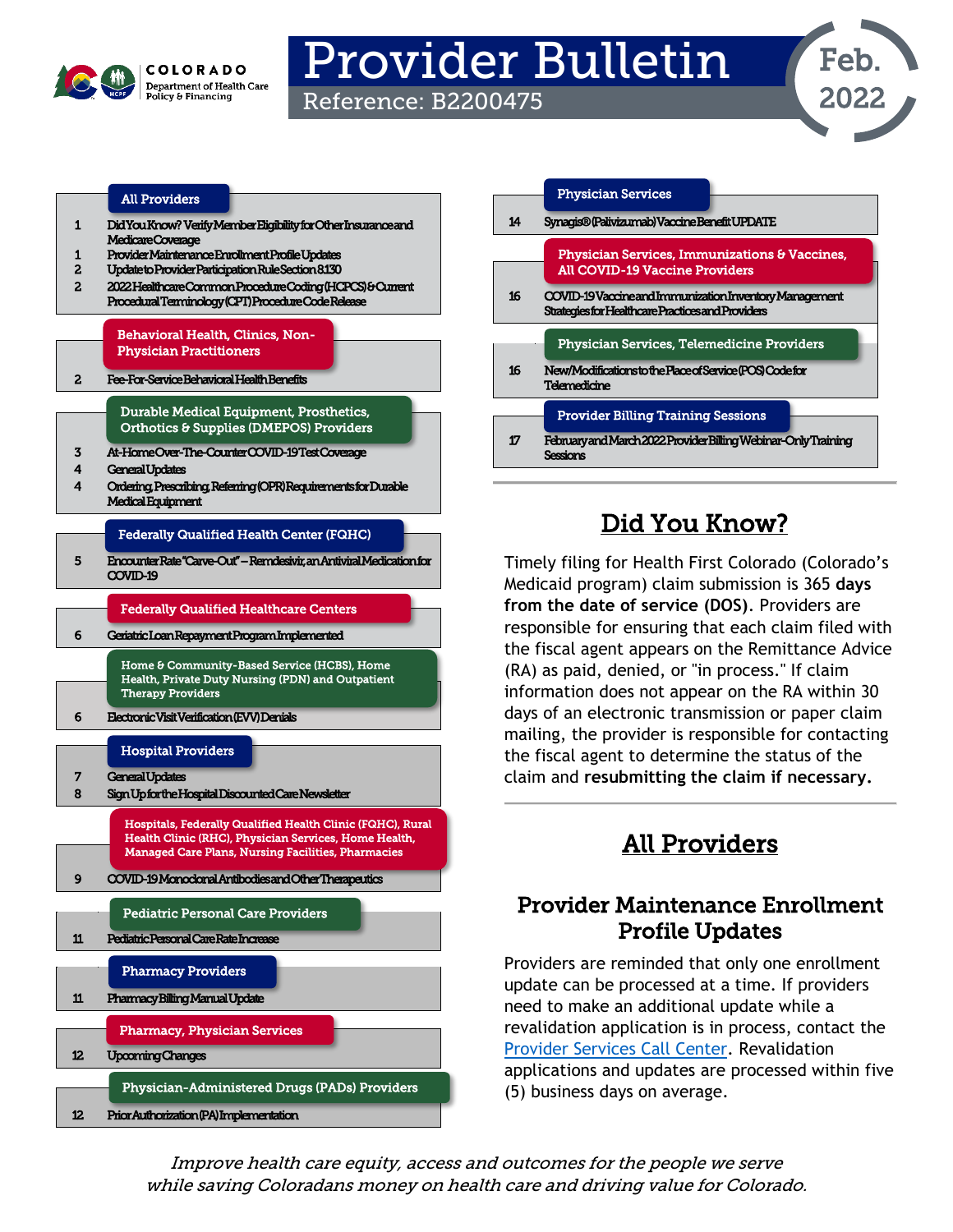## Update to Provider Participation Rule Section 8.130

<span id="page-1-0"></span>The Provider Participation rule, [Section 8.130,](https://www.sos.state.co.us/CCR/DisplayRule.do?action=ruleinfo&ruleId=2918&deptID=7&agencyID=69&deptName=Department%20of%20Health%20Care%20Policy%20and%20Financing&agencyName=Medical%20Services%20Board%20(Volume%208;%20Medical%20Assistance,%20Children%27s%20Health%20Plan)&seriesNum=10%20CCR%202505-10%208.100) has been updated effective January 10, 2022. Please review the updated rule which includes a change to the provider record retention requirement from six (6) years to seven (7) years. All records dated on or after January 10, 2016, must now be retained for seven (7) years.

Contact Sarah Geduldig at [Sarah.Geduldig@state.co.us](mailto:Sarah.Geduldig@state.co.us) with any questions.

#### <span id="page-1-1"></span>2022 Healthcare Common Procedure Coding (HCPCS) & Current Procedural Terminology (CPT) Procedure Code Release

The Centers for Medicare & Medicaid Services (CMS) released the deletions, changes and additions to the annual 2022 HCPCS and CPT procedure codes effective for dates of service on or after January 1, 2022.



As of January 1, 2022, claims billed with 2022 procedure codes may suspend. The Colorado interChange will be updated with the new billing codes, and suspended claims will be released.

A special issue of the Provider Bulletin was published in late January with the details.

Providers are reminded to check the [Provider Rates & Fee Schedule web](https://hcpf.colorado.gov/provider-rates-fee-schedule) 

[page](https://hcpf.colorado.gov/provider-rates-fee-schedule) before billing, to ensure the codes are a covered benefit. All codes must be reviewed for medical necessity, prior authorization coverage standards and rates before the codes are reimbursable.

# <span id="page-1-3"></span><span id="page-1-2"></span>Behavioral Health, Clinics, Non-Physician Practitioners

#### Fee-For-Service Behavioral Health Benefits

Behavioral health treatment is available under a number of Medicaid service categories, including hospital and clinic services, physician services, and services provided by a licensed professional such as a psychologist. Health First Colorado (Colorado's Medicaid program) members have their behavioral health services reimbursed through two delivery systems. Either the **Regional Accountable Entities (RAEs)** or the **Fee-For-Service (FFS)** delivery system will reimburse for behavioral health services depending on the circumstance.

Providers should submit behavioral health claims to Fee-For-Service through the [Provider Web](https://colorado-hcp-portal.xco.dcs-usps.com/hcp/provider/Home/tabid/135/Default.aspx)  [Portal](https://colorado-hcp-portal.xco.dcs-usps.com/hcp/provider/Home/tabid/135/Default.aspx) when:

- 1. The member is not attributed to a RAE, or
- 2. The member is in the custody of the county (for some services), or
- 3. The ICD-10 diagnosis the member is receiving treatment for is not listed as covered by the RAE (per the [USCS manual+](https://hcpf.colorado.gov/accountable-care-collaborative-phase-ii-provider-and-stakeholder-resource-center#Behavioral%20Health%20Services)), or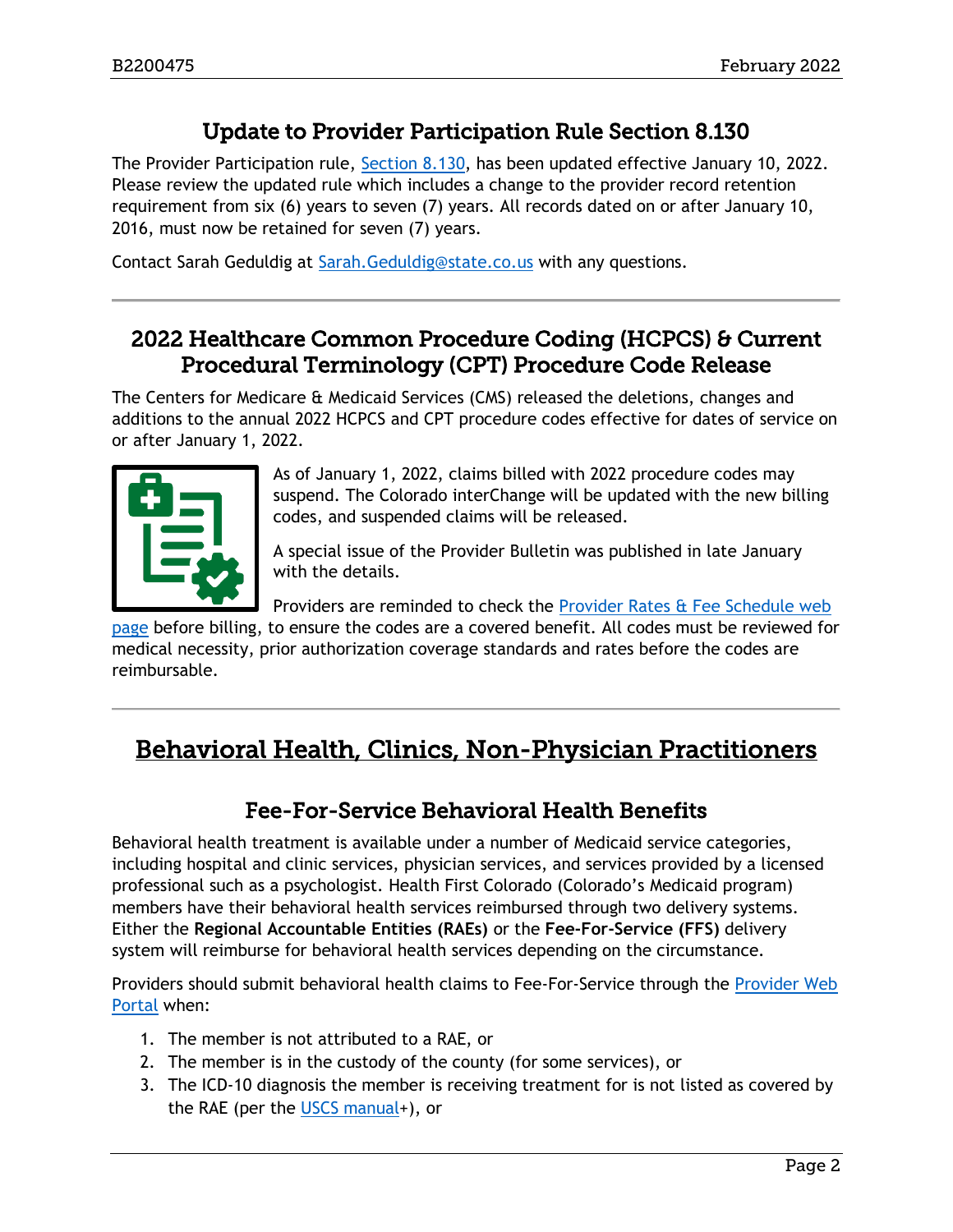4. The member requires acute, [short-term behavioral health services](https://hcpf.colorado.gov/sites/hcpf/files/Short-term%20Behavioral%20Health%20Services%20in%20Primary%20Care%20Fact%20Sheet%20Jan%202019_0.pdf) provided in the primary care setting.

Services denied by the RAE for lack of medical necessity cannot be billed to FFS.

Services denied by the RAE due to a non-covered diagnosis can have their services billed to the FFS program instead. Complete details on the Fee-For-Service Behavioral Health benefit are found in the [Behavioral Health Fee-For-Service billing manual.](https://hcpf.colorado.gov/behavioral-health-ffs-manual)

Contact Alex Weichselbaum [Alex.Weichselbaum@state.co.us](mailto:Alex.Weichselbaum@state.co.us) with questions.

# <span id="page-2-1"></span>Durable Medical Equipment, Prosthetics, Orthotics & Supplies (DMEPOS) Providers

#### At-Home Over-The-Counter COVID-19 Test Coverage

<span id="page-2-0"></span>Effective January 15, 2022, Health First Colorado covers At-Home Over-The-Counter COVID-19 tests through the Durable Medical Equipment, Prosthetics, Orthotics & Supplies (DMEPOS) benefit. DMEPOS providers should use Healthcare Common Procedure Coding System (HCPCS) procedure code **E1399 with modifier U1** to bill for these products.

Please note:

- Member co-pays are not required.
- Prior Authorization is not required.
- Test coverage is limited to 15 units of service per month per member.
- Span-billing is permitted for monthly allowance. See the [DMEPOS billing manual](https://hcpf.colorado.gov/DMEPOS-manual#Span%20Billing%20for%20Certain%20Supplies) for details.
- One unit of service is equal to one individual test. If a package includes two tests, the provider should bill for two units of service.



- Providers must bill Health First Colorado the same amount as the retail price on a pertest basis. For example, if the provider sells a two-test pack for \$14, they would bill two units of service at \$7 each to Health First Colorado.
- A prescription is necessary to receive reimbursement, as is required for all DMEPOS. However, the [Public Readiness and Emergency Preparedness Act](https://naspa.us/resource/federal-prep-act-actions/) allows for pharmacists to order these tests.
- Providers must use the National Provider Identifier (NPI) of the ordering provider, such as the pharmacist, on all claims.
- All claims for tests should also be billed to Gainwell Technologies Fee-For-Service (FFS), including for members enrolled in the Denver Health and Rocky Mountain Health Plan managed care networks.

Contact Haylee Rodgers at [Haylee.Rodgers@state.co.us](mailto:Haylee.Rodgers@state.co.us) with questions.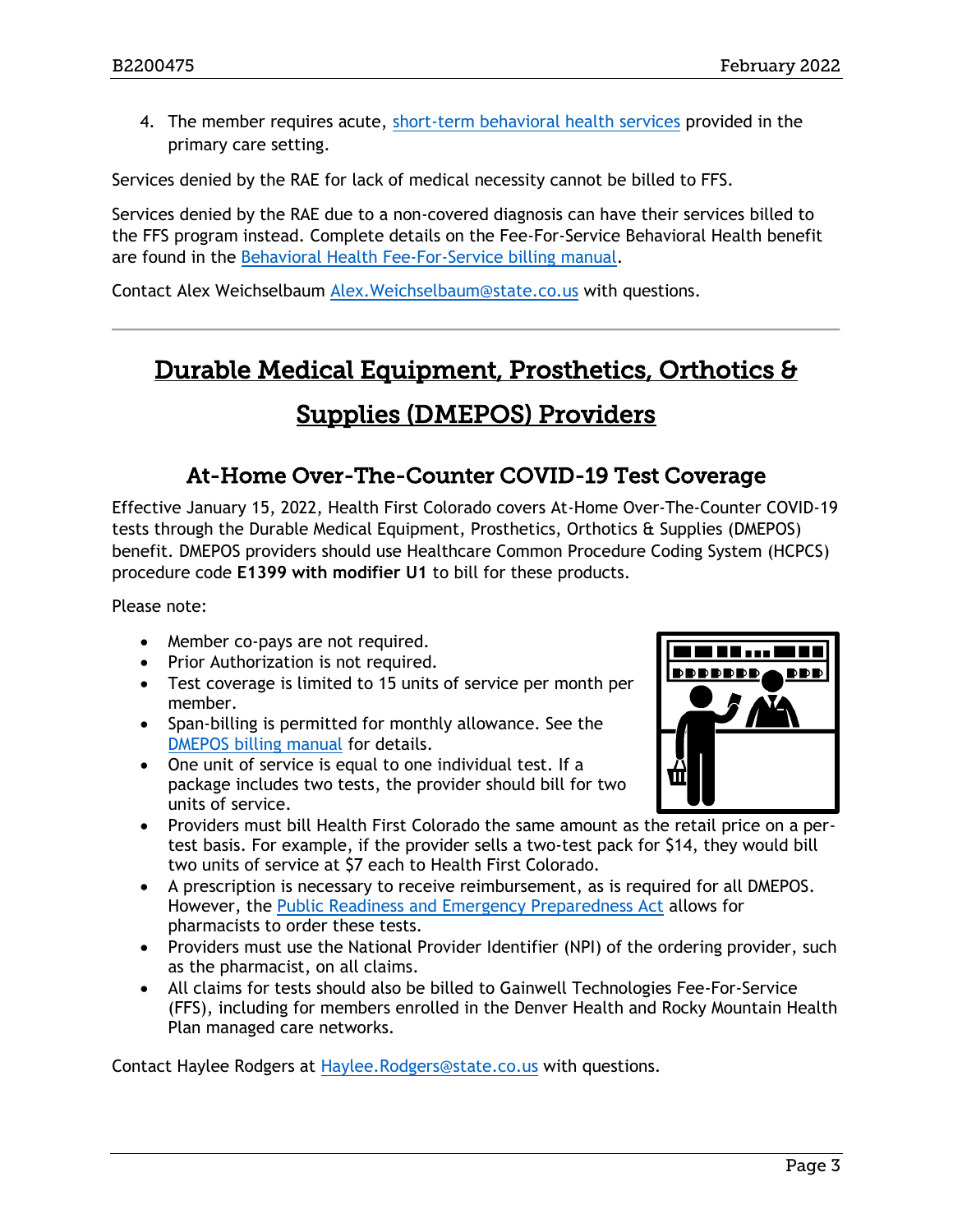# General Updates

#### <span id="page-3-0"></span>**Temporary Coding Policy Change**

Effective December 1, 2021, the Pricing, Data Analysis and Coding (PDAC) correct coding for basic Durable Medical Equipment (DME) wheelchair codes on prior authorization requests is temporarily being waived to accommodate the current supply chain delays. The specific product being provided to the member must still match the prescription from the ordering provider; however, if at the time of delivery, the make and model in stock matches a different Healthcare Common Procedure Coding System (HCPCS) code than what was requested and approved by Keystone Peer Review Organization (Kepro), an exception can be made.

**Note:** This will only be allowable when the code that was approved and billed is reimbursed at a lesser rate than what was provided to the member.

#### **Update to Early and Periodic Screening, Diagnostic, & Treatment (EPSDT) Wipes**

Effective December 1, 2021, medically necessary wipes under procedure code A9286 will no longer require a prior authorization request.



#### **Billing Manual Updates**

The [DMEPOS Billing and Coding Manuals](https://hcpf.colorado.gov/DMEPOS-manual) have been updated to reflect these and other changes. Additional policy clarifications include medical necessity review for member safety and the addition of covered HCPCS listings which were previously not in the manual.

Contact Haylee Rodgers at [Haylee.Rodgers@state.co.us](mailto:Haylee.Rodgers@state.co.us) with questions.

#### <span id="page-3-1"></span>Ordering, Prescribing, Referring (OPR) Requirements for Durable Medical Equipment

Effective July 1, 2022, the Department of Health Care Policy & Finance (the Department) will enforce the federal requirement 42 CFR § 455.440 that claims for Durable Medical Equipment, Prosthetics, Orthotics and Supplies (DMEPOS) contain the National Provider Identifier (NPI) of the provider who ordered the item, and that the NPI is actively enrolled with Health First Colorado.

Providers are instructed to place the NPI of the ordering provider into the following locations for professional claim submission:

- Paper claims use field 17.b
- Electronic submissions use loop 2420e with qualifier DK

DMEPOS claims can be ordered by either a physician, physician assistant or nurse practitioner. The ordering provider must also be actively enrolled with Health First Colorado. If these conditions are not met the claim will be denied.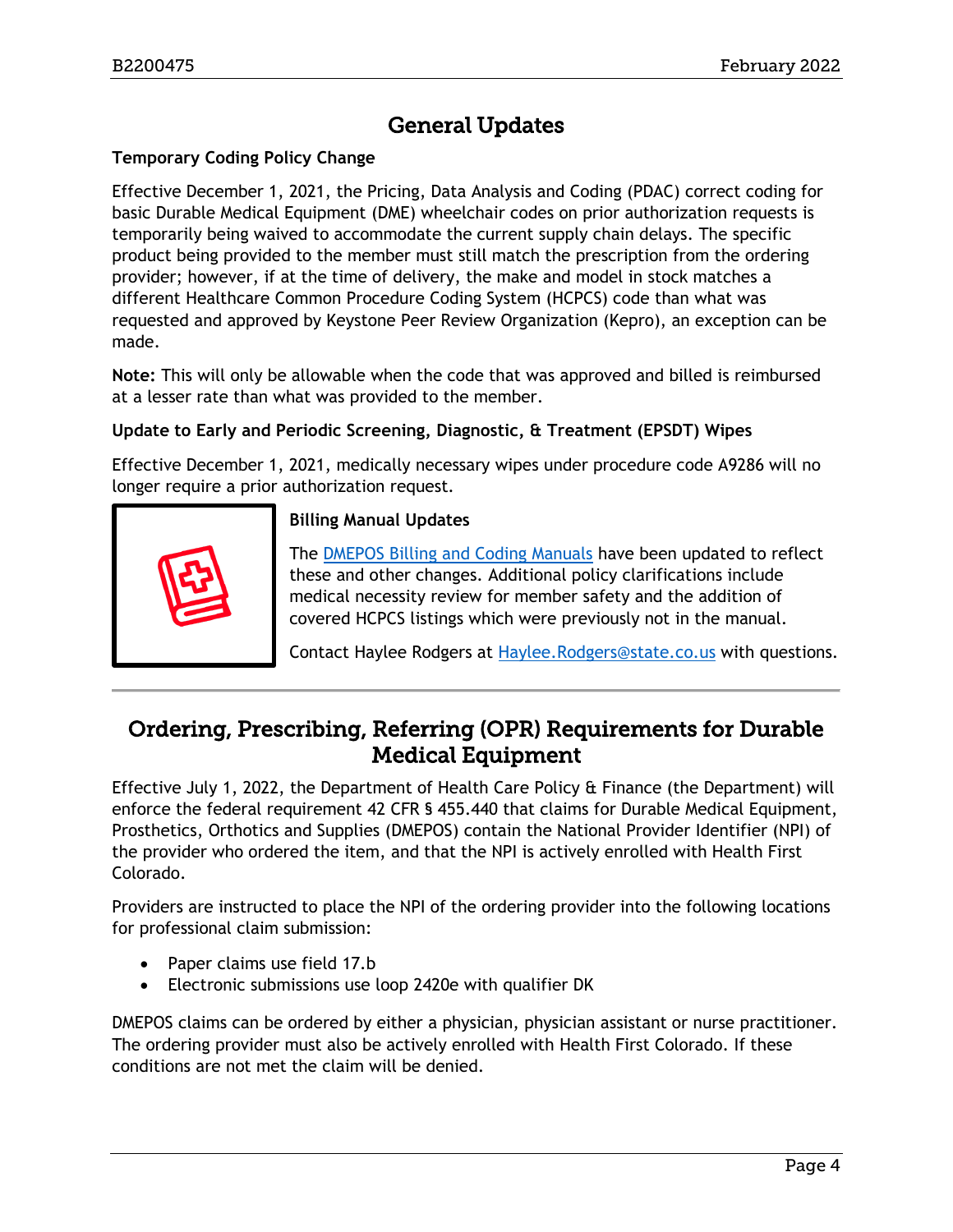Providers should refer to the [Ordering, Prescribing, Referring \(OPR\) Claim Identifier Project](https://hcpf.colorado.gov/opr-claims)  [web page](https://hcpf.colorado.gov/opr-claims) for further information. Providers may contact the [Provider Services Call Center](https://hcpf.colorado.gov/provider-help) for specific assistance with claim submission.

# Federally Qualified Health Center (FQHC)

#### <span id="page-4-1"></span><span id="page-4-0"></span>Encounter Rate "Carve-Out" – Remdesivir, an Antiviral Medication for COVID-19

The Centers for Medicare & Medicaid Services (CMS) created the new HCPCS code J0248 for VEKLURY (remdesivir) antiviral medication when administered in outpatient settings, following the recent statement from the [National Institutes for Health \(NIH\) COVID-19](https://www.covid19treatmentguidelines.nih.gov/therapies/antiviral-therapy/remdesivir/)  [Treatment Guidelines Panel](https://www.covid19treatmentguidelines.nih.gov/therapies/antiviral-therapy/remdesivir/) regarding therapies for the COVID-19 Omicron variant. Effective January 14, 2022, Health First Colorado updated Rule 8.700.

Federally Qualified Health Centers (FQHCs) will be directly reimbursed at the fee schedule rate for the COVID-19 therapy, remdesivir. FQHCs are a significant provider in Colorado and provide services to underserved areas and populations. Expanding reimbursement for this COVID-19 therapy will help FQHCs battle the COVID-19 pandemic. Current reimbursement rates are listed below but refer to the latest Fee Schedule for future rate updates on the [Provider Rates & Fee Schedule web page.](https://www.colorado.gov/hcpf/provider-rates-fee-schedule)

| Code  | <b>HCPCS Short</b><br><b>Descriptor</b>       | Labeler<br><b>Name</b> | <b>Additional Information</b> | <b>Effective</b><br>December 23,<br>2021, Fee-<br><b>For-Service</b><br><b>Rates</b> |
|-------|-----------------------------------------------|------------------------|-------------------------------|--------------------------------------------------------------------------------------|
| J0248 | Short descriptor:<br>Inj, remdesivir, 1<br>mg | <b>VEKLURY</b>         | <b>Remdesivir FDA label</b>   | \$5.20 per<br><b>HCPCS unit</b>                                                      |

#### **COVID-19 Antiviral Medication, Remdesivir, Methods Fee-for-Service Billing:**

In addition to the product code J0248, providers should use administration Common Procedural Terminology (CPT) code 96365 and if needed use CPT 96366. The administration codes are not carved out of the FQHC encounter rate and should be billed at the encounter rate.

The rules will be updated under 8.700 of the [Department's rules and regulations](https://hcpf.colorado.gov/department-program-rules-and-regulations).

Contact Morgan Anderson at [Morgan.Anderson@state.co.us](mailto:Morgan.Anderson@state.co.us) or Erin Johnson at [Erink.Johnson@state.co.us](mailto:Erink.Johnson@state.co.us) with any questions.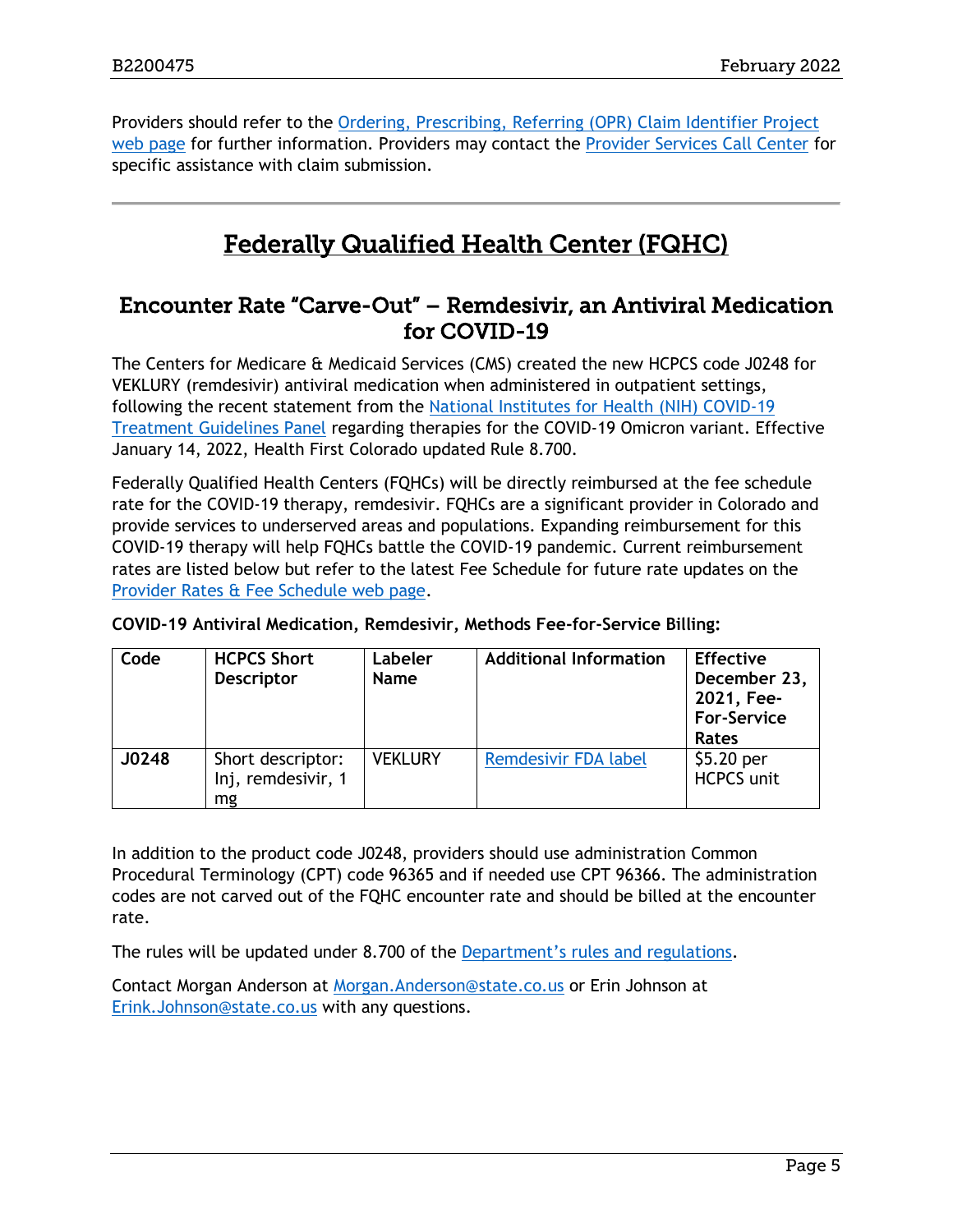# <span id="page-5-2"></span>Federally Qualified Healthcare Centers (FQHC), Rural Health Clinics (RHC), Indian Health Services (IHS), Physician Services

#### Geriatric Loan Repayment Program Implemented

<span id="page-5-0"></span>

As a result of Senate Bill 21-158, the Primary Care Office at Colorado Department of Public Health and Environment (CDPHE) successfully implemented the Geriatric Loan Repayment Program, including marketing, outreach and communications to eligible clinicians. In September 2021, one eligible clinician applied for the program and was awarded by the Colorado Health Service Corps Advisory committee in their December 2021 meeting. Additional outreach is planned for the next application cycle which is scheduled to open March 2022.

Visit the [Colorado Health Service Corps website](https://cdphe.colorado.gov/prevention-and-wellness/health-access/colorado-health-service-corps/colorado-health-service-corps-0) or contact the program at [cdphe\\_chsc@state.co.us](mailto:cdphe_chsc@state.co.us) for more information on this program.

# <span id="page-5-3"></span>Home & Community-Based Service (HCBS), Home Health,

# Private Duty Nursing (PDN) and Outpatient Therapy

# Providers

# Electronic Visit Verification (EVV) Denials

<span id="page-5-1"></span>Electronic Visit Verification (EVV) is a technology solution which verifies that home or community-based service visits occur. Refer to the EVV Types of Service – Service Code Inclusion Section located in the [EVV Program Manual](https://hcpf.colorado.gov/electronic-visit-verification-program-manual) to determine if an agency requires EVV.

Effective February 1, 2022, all claims requiring the use of EVV will encounter a pre-payment review. Claims without necessary EVV records may deny with Explanation of Benefits (EOB) 3054 "EVV Record Required and Not Found".

#### **If a denial is received for missing EVV:**

- 1. Check for missing records in Sandata and submit a manual entry, if needed.
- 2. Check for incomplete or unverified visits in Sandata and adjust records, if needed.

#### **When the above step(s) have been completed:**

1. Wait 24 hours for the visit to transmit to the Department.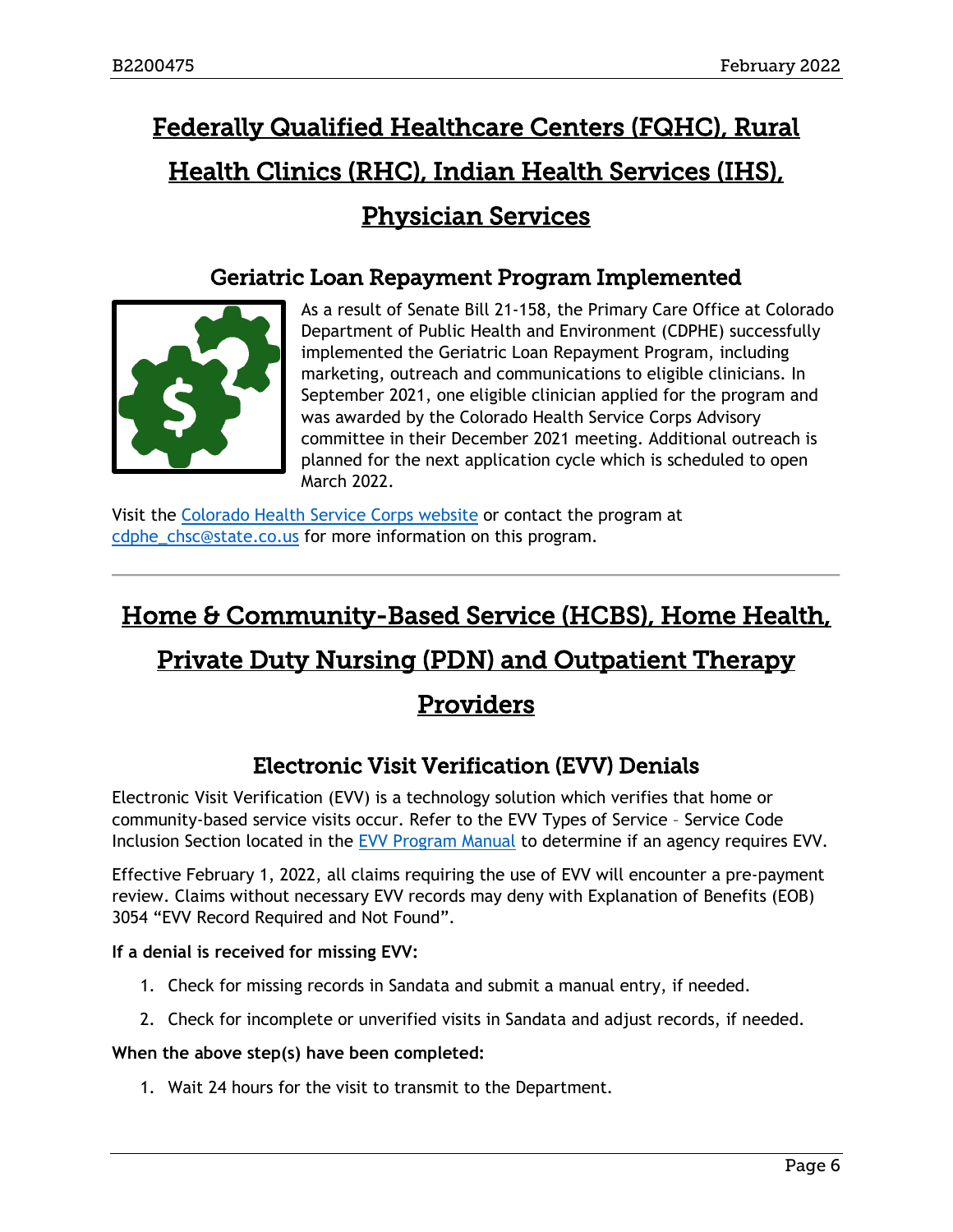2. After 24 hours, visits are available for matching and can be re-billed or adjusted.

It is recommended to review the [Best Practices for Recording and Billing with Electronic Visit](https://hcpf.colorado.gov/sites/hcpf/files/Electronic%20Visit%20Verification-Best%20Practices%20for%20Recording%20%26%20Billing-June%202021_0.pdf)  [Verification \(EVV\) document](https://hcpf.colorado.gov/sites/hcpf/files/Electronic%20Visit%20Verification-Best%20Practices%20for%20Recording%20%26%20Billing-June%202021_0.pdf) for more details.

Note: Providers using a Provider Choice System will need to make adjustments or manual entries in their third-party vendor system and re-transmit this data to Sandata.

If there is a valid and verified visit which should have matched to the claim, contact the [Provider Services Call Center](https://hcpf.colorado.gov/provider-help) with the internal claim number (ICN Number) and visit number (Visit ID) for resolution.

For assistance with creating a visit, editing a visit, or help with viewing verified visits, contact Sandata Technologies by phone at 855-871-8780 or email [cocustomercare@sandata.com.](mailto:cocustomercare@sandata.com) Contact the Gainwell Technologies by calling the [Provider Services Call Center](https://hcpf.colorado.gov/provider-help) for assistance with claim denials.

<span id="page-6-1"></span>Contact [EVV@state.co.us](mailto:EVV@state.co.us) for questions related to EVV.

# Hospital Providers

#### General Updates

#### <span id="page-6-0"></span>**All Hospital Providers**

#### **Hospital Stakeholder Engagement Meetings**

Bi-monthly Hospital Engagement meetings will continue to be hosted to discuss current issues regarding payment reform and operational processing. [Sign up to receive the Hospital Stakeholder](https://visitor.r20.constantcontact.com/manage/optin?v=001HfxrbpGNWZ0lZnPp6t3PG2s9XPNl8ZvgFdjsKvSnhIy8z9JmHyp6DeoLJ3saT6x0SeqRR1ub149uoXxe1ok4jTzfMSQ0BN7S5vcLiRO7gdY%3D)  [Engagement Meeting newsletters.](https://visitor.r20.constantcontact.com/manage/optin?v=001HfxrbpGNWZ0lZnPp6t3PG2s9XPNl8ZvgFdjsKvSnhIy8z9JmHyp6DeoLJ3saT6x0SeqRR1ub149uoXxe1ok4jTzfMSQ0BN7S5vcLiRO7gdY%3D)



• The All-Hospital Engagement meeting is scheduled for **[Friday, March 4, 2022, from](https://hcpf.colorado.gov/hospital-stakeholder-engagement-meetings)  9:00 a.m. - [12:00 p.m. MT](https://hcpf.colorado.gov/hospital-stakeholder-engagement-meetings)** and will be hosted virtually.

Visit the [Hospital Engagement Meeting](https://hcpf.colorado.gov/hospital-stakeholder-engagement-meetings) web page for more details, meeting schedules and past meeting materials. **Calendar Year 2022 meetings have been posted.**

#### **Update to Version 3.16 of Enhanced Ambulatory Patient Grouping (EAPG) Methodology**

The Department has been collaborating with its vendors and hospital stakeholders over the last year preparing for the implementation of a new version of the EAPG (3.16) methodology which calculates payment for outpatient hospital services. This new version of EAPGs was implemented effective January 1, 2022, and requires both Medical Services Board and State Plan authority for implementation. The base rate methodology for maintaining revenue neutrality among hospitals and their groups, which was shared in the November Stakeholder Meeting, and the relative weights Colorado intends to use for EAPG payments have been posted to the [Outpatient Hospital Payment web page](https://hcpf.colorado.gov/outpatient-hospital-payment) for review.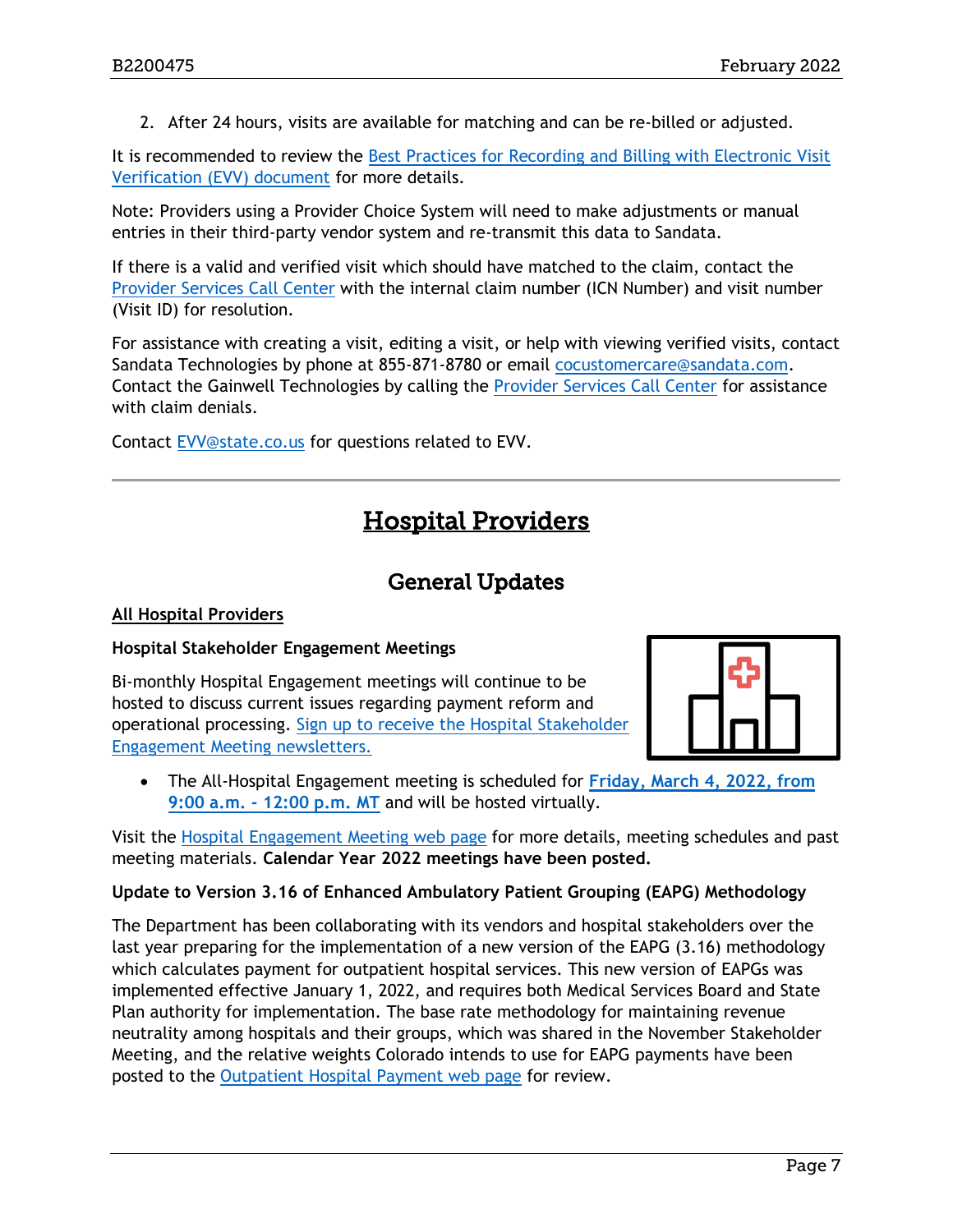Until State Plan Amendment approval for payment using this methodology, outpatient hospital claims will continue to process using version 3.10 of the EAPG methodology with base rates in effect immediately prior to January 1, 2022. All claims billed using Healthcare Common Procedural Coding System (HCPCS) codes effective January 1, 2022, will remain in suspense until Centers for Medicare & Medicaid Services (CMS) approval for this update is obtained.

For information regarding the update to version 3.16, please see the meeting notes contained on the [Hospital Stakeholder Engagement Meeting web page.](https://hcpf.colorado.gov/hospital-stakeholder-engagement-meetings)

Contact Andrew Abalos at [Andrew.Abalos@state.co.us](mailto:Andrew.Abalos@state.co.us) and Tyler Samora at [Tyler.Samora@state.co.us](mailto:Tyler.Samora@state.co.us) with any questions regarding this update.

#### **Rural Health Clinics**

Bi-monthly Rural Health Clinic Engagement meetings will continue to be hosted to discuss current issues regarding payment reform and operational processing.

• The next Rural Health Clinic Engagement meeting is scheduled for **[Thursday, March](https://hcpf.colorado.gov/rural-hospital-and-rural-health-clinics)  [10, 2022, from 12:30 p.m. to 1:30 p.m. MT](https://hcpf.colorado.gov/rural-hospital-and-rural-health-clinics)** and will be hosted virtually via Zoom.

Visit the [Rural Health Clinic Engagement Meeting web page](https://hcpf.colorado.gov/rural-hospital-and-rural-health-clinics) for more details, meeting schedules and past meeting materials.

Contact Erin Johnson at [Erink.Johnson@state.co.us](mailto:Erink.Johnson@state.co.us) with any questions or topics to be discussed at future meetings. Advanced notice will provide the Rates team time to bring additional Department personnel to the meetings to address different concerns.

#### Sign Up for the Hospital Discounted Care Newsletter

<span id="page-7-0"></span>The new hospital discount program created under [House Bill \(HB\) 21-1198](https://leg.colorado.gov/bills/hb21-1198) is in the process of implementation. This new program goes into effect June 1, 2022, and will impact **all general acute care and critical access hospitals, free standing emergency departments, and the health care professionals who work within those settings**.

A Stakeholder meeting will be held on February 16, 2022, from 9:00 a.m. to 11:00 a.m. MT to review draft policies for the new program. Information on rate setting will also be presented at the February 16 meeting. A read through of the draft rules will be held on March 1, 2022 from 9:00 a.m. to 11:00 a.m. MT. Stakeholders and other interested parties can sign up to attend these meetings on the [Hospital Discounted Care web page.](https://hcpf.colorado.gov/hospital-discounted-care)

The draft rules will be presented to the [Medical Services Board](https://hcpf.colorado.gov/medical-services-board) at the March 11, 2022, meeting. To stay up to date with the implementation process and receive information on how to participate, [sign up](https://visitor.r20.constantcontact.com/manage/optin?v=001HfxrbpGNWZ0lZnPp6t3PG2s9XPNl8ZvgFdjsKvSnhIy8z9JmHyp6DeoLJ3saT6x0SeqRR1ub149uoXxe1ok4jTzfMSQ0BN7S5vcLiRO7gdY%3D) to receive the Hospital Discounted Care newsletter.

Visit the [Hospital Discounted Care web page](https://hcpf.colorado.gov/hospital-discounted-care) or contact [HCPF\\_HospDiscountCare@state.co.us](mailto:HCPF_HospDiscountCare@state.co.us) for more information.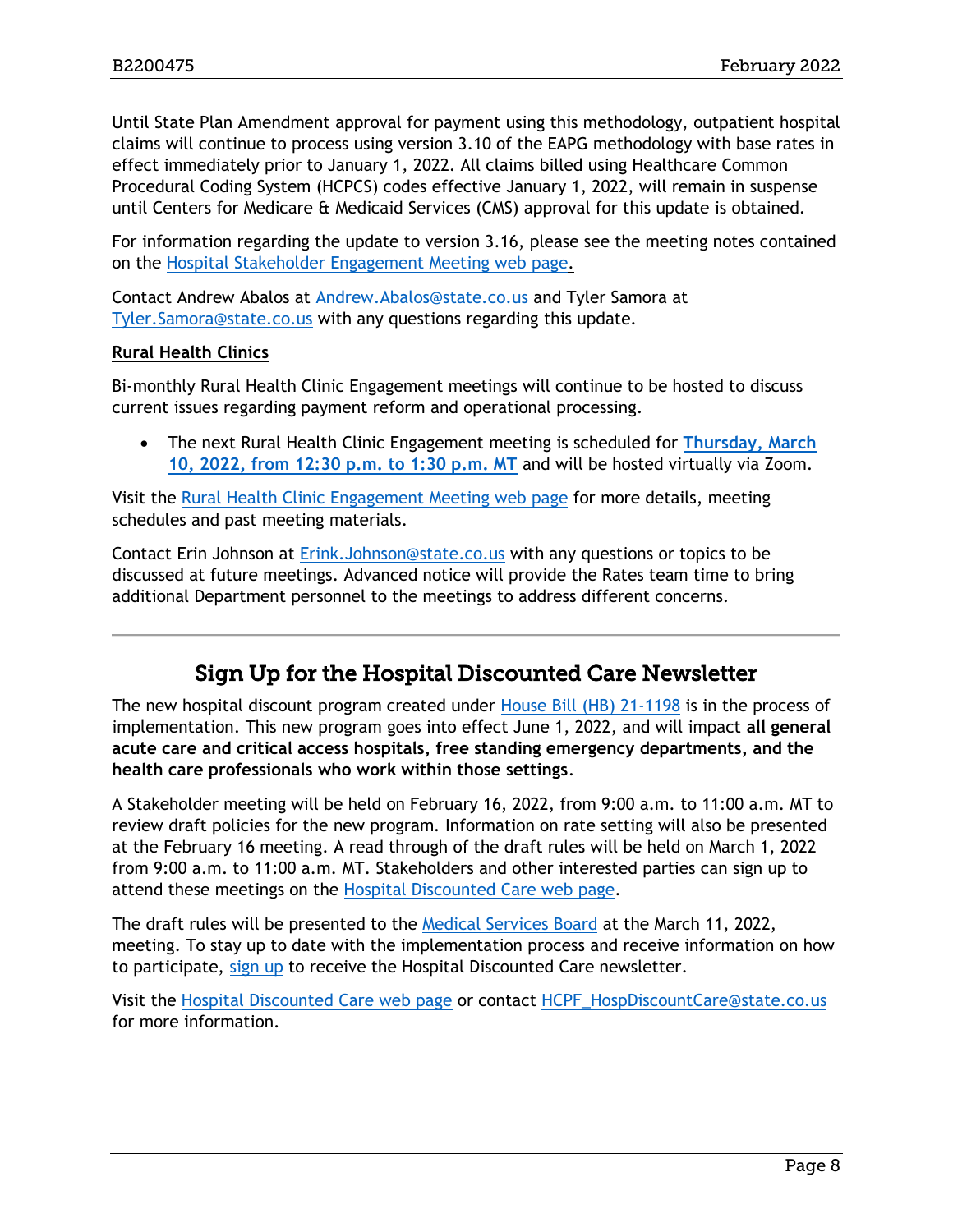# <span id="page-8-1"></span>Hospitals, Federally Qualified Health Clinic (FQHC), Rural Health Clinic (RHC), Physician Services, Home Health, Managed Care Plans, Nursing Facilities, Pharmacies

## COVID-19 Monoclonal Antibodies and Other Therapeutics

<span id="page-8-0"></span>The U.S. Food and Drug Administration (FDA) issued Emergency Use Authorizations (EUA) for an additional investigational monoclonal antibody COVID-19 therapy. On December 8, 2021, the EUA for Evusheld (tixagevimab co-packaged with cilgavimab) was approved for treatment of COVID-19 in certain adult and pediatric individuals.



When doses of any COVID-19 therapy are provided without charge from the federal government, providers should bill Health First Colorado for the administration procedure codes and may bill for the monoclonal antibody or other therapy specific procedure codes on the claim. If codes are billed for the monoclonal antibodies or other therapies, the lines may pay at zero or be denied. This information is subject to change dependent on the COVID-19 public health emergency declaration.

The use of Veklury (remdesivir) in outpatient settings will be covered effective December 23, 2021. When administered in an outpatient setting, all physician-administered drug (PAD) policies apply. The National Drug Code (NDC) of the drug administered to the Health First Colorado member must be billed on the line. Also, a HCPCS/NDC combination must be valid and listed on Appendix  $X$  to be reimbursable. No specific administration codes have been issued for remdesivir when administered in the outpatient setting as a COVID-19 therapy; therefore, providers must use the most appropriate procedure codes associated with the service(s) rendered.

Effective October 22, 2021, in accordance with the [Centers for Medicaid and Medicare](https://www.medicaid.gov/federal-policy-guidance/downloads/sho102221.pdf)  Services' ([CMS\) guidance,](https://www.medicaid.gov/federal-policy-guidance/downloads/sho102221.pdf) Health First Colorado covers certain COVID-19 therapeutics ordered and/or administered by pharmacists when used as authorized or approved by the Food and Drug Administration (FDA). Additional information and billing guidance for covered pharmacist services can be found in the [Pharmacist Services Billing Manual.](https://hcpf.colorado.gov/pharm-serv)

The following table may be used as a procedure code reference for the duration of the declaration and only includes the most recent coverage additions to COVID-19 monoclonal antibodies and other COVID-19 therapeutics covered by the Department.

| Procedure<br>Code | <b>Long Description</b>                                                                                                              | <b>Short</b><br><b>Description</b>          | <b>EUA</b><br><b>Effective</b><br>Date | <b>EUA</b><br>End<br><b>Date</b> |
|-------------------|--------------------------------------------------------------------------------------------------------------------------------------|---------------------------------------------|----------------------------------------|----------------------------------|
| Q0220             | Injection, tixagevimab and cilgavimab, for<br>the pre-exposure prophylaxis only, for<br>certain adults and pediatric individuals (12 | Tixagev and<br>cilgav,<br>300 <sub>mg</sub> | 12/08/2021                             | TBD                              |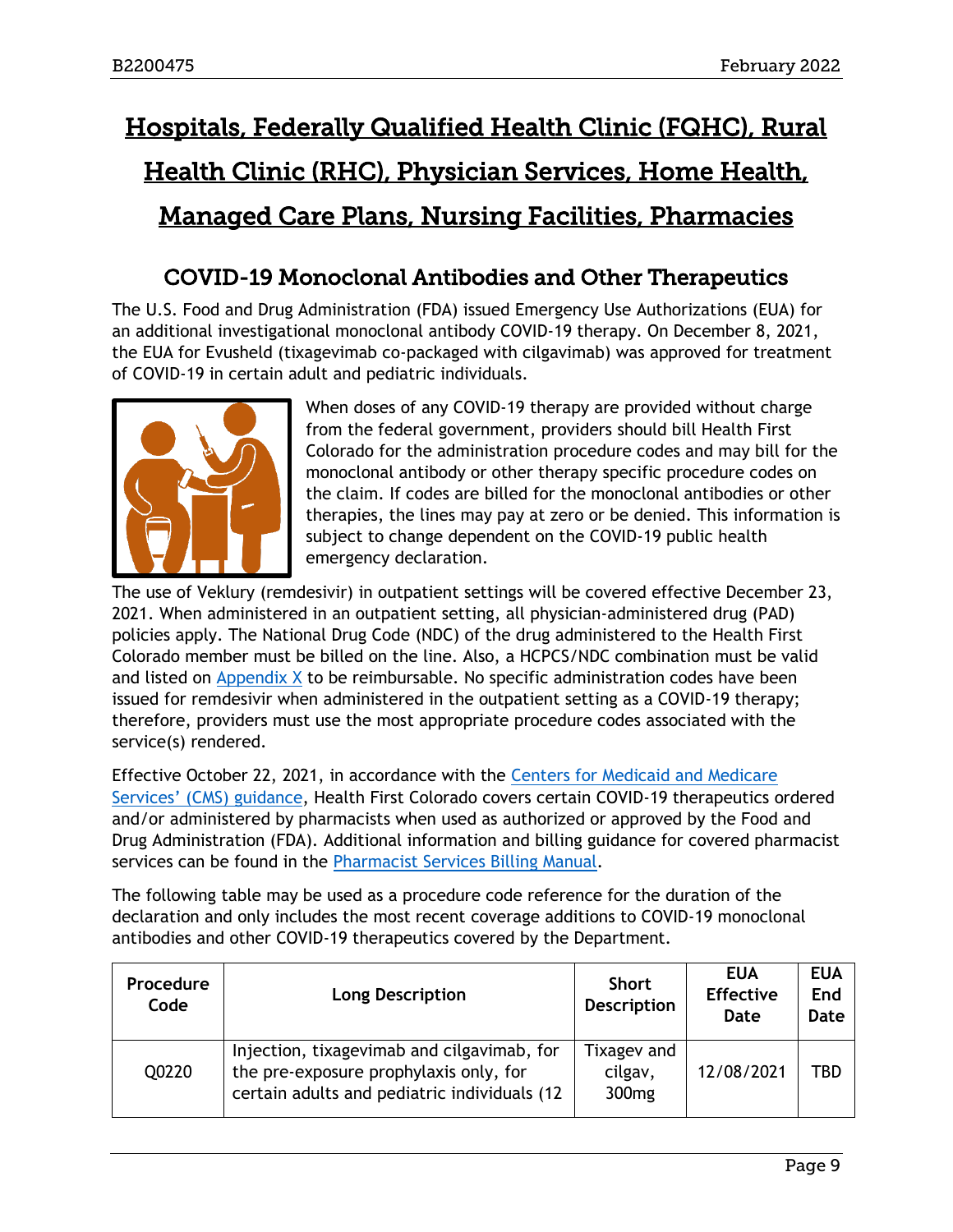| Procedure<br>Code | <b>Long Description</b>                                                                                                                                                                                                                                                                                                                                                                                                                                                                                                                                                                                                                                                                                                                     | <b>Short</b><br><b>Description</b> | <b>EUA</b><br><b>Effective</b><br><b>Date</b> | <b>EUA</b><br>End<br><b>Date</b> |
|-------------------|---------------------------------------------------------------------------------------------------------------------------------------------------------------------------------------------------------------------------------------------------------------------------------------------------------------------------------------------------------------------------------------------------------------------------------------------------------------------------------------------------------------------------------------------------------------------------------------------------------------------------------------------------------------------------------------------------------------------------------------------|------------------------------------|-----------------------------------------------|----------------------------------|
|                   | years of age and older weighing at least<br>40kg) with no known sars-cov-2 exposure,<br>who either have moderate to severely<br>compromised immune systems or for whom<br>vaccination with any available covid-19<br>vaccine is not recommended due to a<br>history of severe adverse reaction to a<br>covid-19 vaccine(s) and/or covid-19<br>vaccine component(s), 300 mg                                                                                                                                                                                                                                                                                                                                                                  |                                    |                                               |                                  |
| M0220             | Injection, tixagevimab and cilgavimab, for<br>the pre-exposure prophylaxis only, for<br>certain adults and pediatric individuals (12<br>years of age and older weighing at least<br>40kg) with no known sars-cov-2 exposure,<br>who either have moderate to severely<br>compromised immune systems or for whom<br>vaccination with any available covid-19<br>vaccine is not recommended due to a<br>history of severe adverse reaction to a<br>covid-19 vaccine(s) and/or covid-19<br>vaccine component(s), includes injection<br>and post administration monitoring                                                                                                                                                                        | Tixagev and<br>cilgav inj          | 12/08/2021                                    | <b>TBD</b>                       |
| M0221             | Injection, tixagevimab and cilgavimab, for<br>the pre-exposure prophylaxis only, for<br>certain adults and pediatric individuals (12<br>years of age and older weighing at least<br>40kg) with no known sars-cov-2 exposure,<br>who either have moderate to severely<br>compromised immune systems or for whom<br>vaccination with any available covid-19<br>vaccine is not recommended due to a<br>history of severe adverse reaction to a<br>covid-19 vaccine(s) and/or covid-19<br>vaccine component(s), includes injection<br>and post administration monitoring in the<br>home or residence; this includes a<br>beneficiary's home that has been made<br>provider-based to the hospital during the<br>covid-19 public health emergency | Tixagev and<br>cilgav inj<br>hm    | 12/08/2021                                    | <b>TBD</b>                       |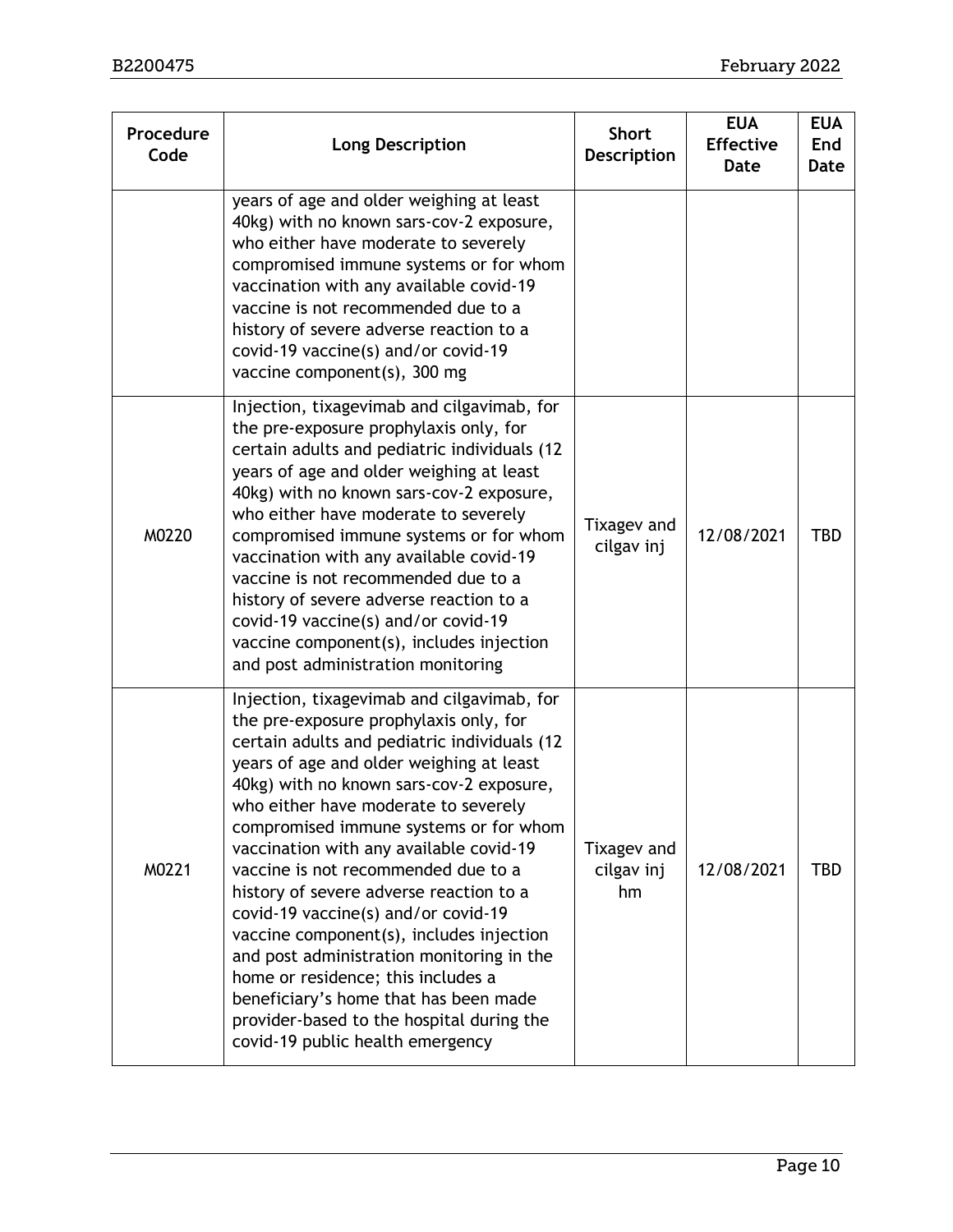| <b>Procedure</b><br>Code | <b>Long Description</b>     | <b>Short</b><br><b>Description</b> | <b>EUA</b><br><b>Effective</b><br>Date | <b>EUA</b><br>End<br><b>Date</b> |
|--------------------------|-----------------------------|------------------------------------|----------------------------------------|----------------------------------|
| J0248                    | Injection, remdesivir, 1 mg | Inj,<br>remdesivir,<br>1 $mg$      | N/A                                    | N/A                              |

Note: Procedure code J0248 was issued by CMS and is effective as of December 23, 2021, for remdesivir when administered in outpatient settings. Links to Appendix X, the PAD Fee Schedule, and PAD Billing Manual can be found on the [Physician-Administered Drugs resources](https://hcpf.colorado.gov/physician-administered-drugs)  [web page.](https://hcpf.colorado.gov/physician-administered-drugs)

<span id="page-10-2"></span>Contact [Felecia.Gephart@state.co.us](mailto:Felecia.Gephart@state.co.us) with questions or concerns.

# Pediatric Personal Care Providers

#### Pediatric Personal Care Rate Increase

<span id="page-10-0"></span>Effective January 1, 2022, the rate for Common Procedural Terminology (CPT) code T1019 increased to \$6.28 for Pediatric Personal Care services rendered within Denver County and \$5.81 for services rendered outside of Denver County. Any claims with a date of service on or after January 1, 2022, billed at any amount below the 2022 rates, must be adjusted by the provider in order to receive the increased rate.

<span id="page-10-3"></span>Please contact Christina Winship at [Christina.Winship@state.co.us](mailto:Christina.Winship@state.co.us) with any questions.

# Pharmacy Providers

#### Pharmacy Billing Manual Update

<span id="page-10-1"></span>The [Pharmacy Billing Manual](https://hcpf.colorado.gov/pharmacy-resources) has been updated with two **Temporary COVID-19 Policy and Billing Changes** sections, effective October 22, 2021. The Zero Co-pay section was updated with additional COVID-19 diagnosis codes. A section related to Quantity Limits pertaining to COVID-19 was added.

#### **Zero Co-pay**

Health First Colorado is waiving co-pay amounts for medications related to COVID-19 when ICD-10 diagnosis code U07.1, U09.9, Z20.822, Z86.16, J12.82, Z11.52, B99.9, J18.9, Z13.9,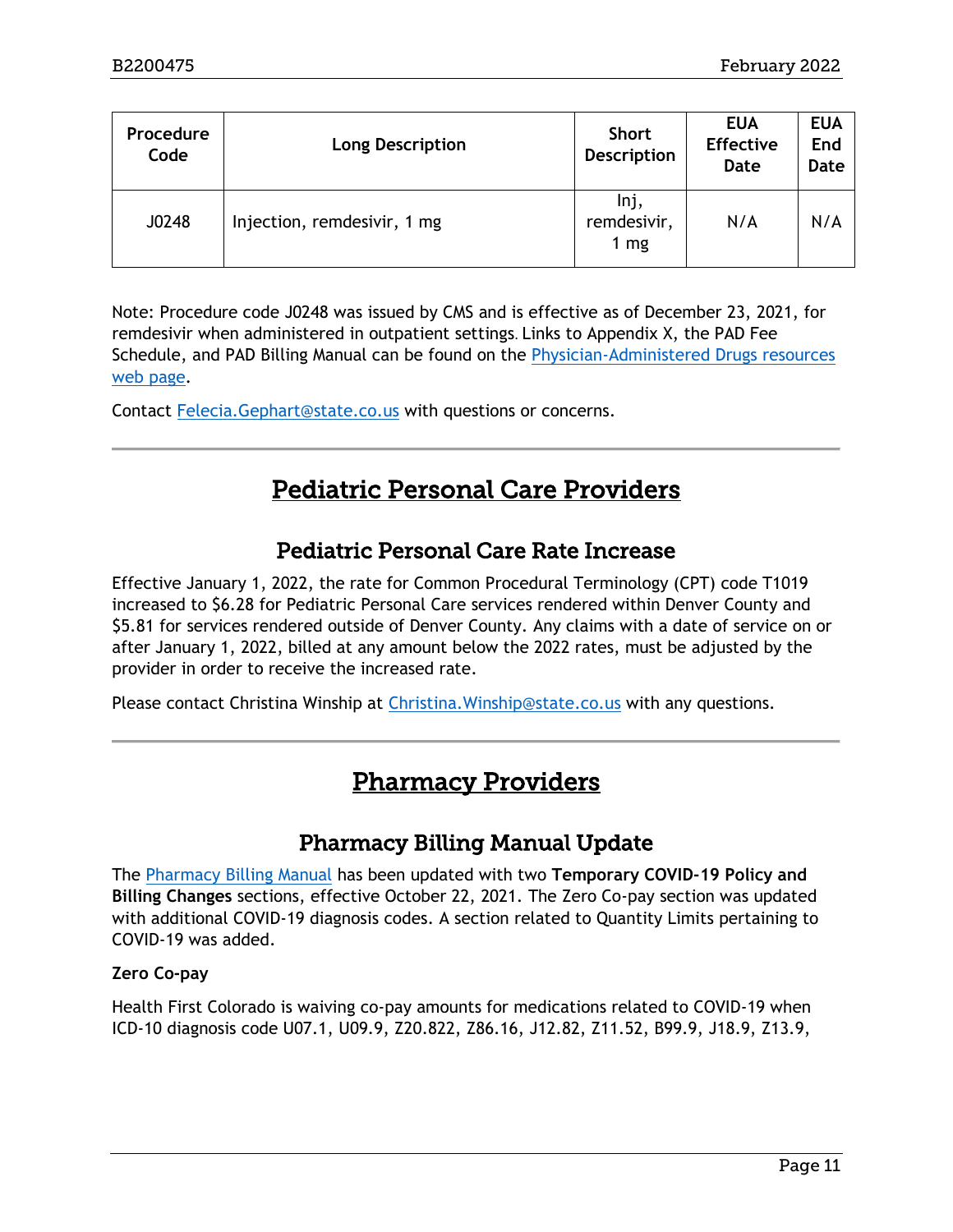M35.81, M35.89, Z11.59, U07.1, B94.8, O98.5, Z20.818, Z20.828, R05, R06.02, or R50.9 is entered on the claim transmittal. Pharmacists should ensure that the diagnosis is documented on the electronic or hardcopy prescription. Note: the pharmacy may call the Pharmacy [Support Center](https://hcpf.colorado.gov/provider-help#pharmDesk) to request a zero co-pay if the medication is related to the treatment or prevention of COVID-19, or the treatment of a condition that may seriously complicate the treatment of COVID-19. Contact the [Pharmacy Support Center](https://hcpf.colorado.gov/provider-help#pharmDesk) with questions.



#### **Quantity Limits**

Pharmacies may call the [Pharmacy Support Center](https://hcpf.colorado.gov/provider-help#pharmDesk) to request a quantity limit override if the medication is related to the treatment or prevention of COVID-19, or the treatment of a condition that may seriously complicate the treatment of COVID-19.

# Pharmacy, Physician Services

#### Upcoming Changes

<span id="page-11-2"></span><span id="page-11-0"></span>Effective January 14, 2022, services provided by pharmacists pursuant to [House Bill \(HB\) 21-](https://www.statebillinfo.com/bills/bills/21/2021a_1275_signed.pdf) [1275](https://www.statebillinfo.com/bills/bills/21/2021a_1275_signed.pdf) are covered benefits. Some procedure codes have been granted retroactive eligibility for billing prior to January 14, 2022 and may be reprocessed.

Providers of Pharmacist Services should refer to the [Pharmacist Services Billing Manual](https://hcpf.colorado.gov/pharm-serv) for billing details.

Certain procedure codes are carved out from the two physical health managed care plans (Denver Health and Rocky Mountain Health Plans) until June 30, 2022. This means claims for Pharmacist Services for members attributed to either plan should be submitted fee-forservice for reimbursement. Providers are encouraged to enroll with Rocky Mountain Health Plans and Denver Health Plans, as these managed care organizations will become responsible for claim reimbursement for their members on July 1, 2022.

<span id="page-11-3"></span>Contact Cameron Amirfathi at [Cameron.Amirfathi@state.co.us](mailto:Cameron.Amirfathi@state.co.us) with any questions.

# Physician-Administered Drugs (PADs) Providers

#### Prior Authorization (PA) Implementation

<span id="page-11-1"></span>Health First Colorado has implemented a new utilization management (UM) program for the fee-for-service, physician-administered drug (PAD) benefit.

Effective **January 18, 2022**, a select number of PADs are subject to prior authorization (PA) requirements. See the table below for the list of twenty-four PAD Healthcare Common Procedural Coding System (HCPCS) codes subject to the new UM policy.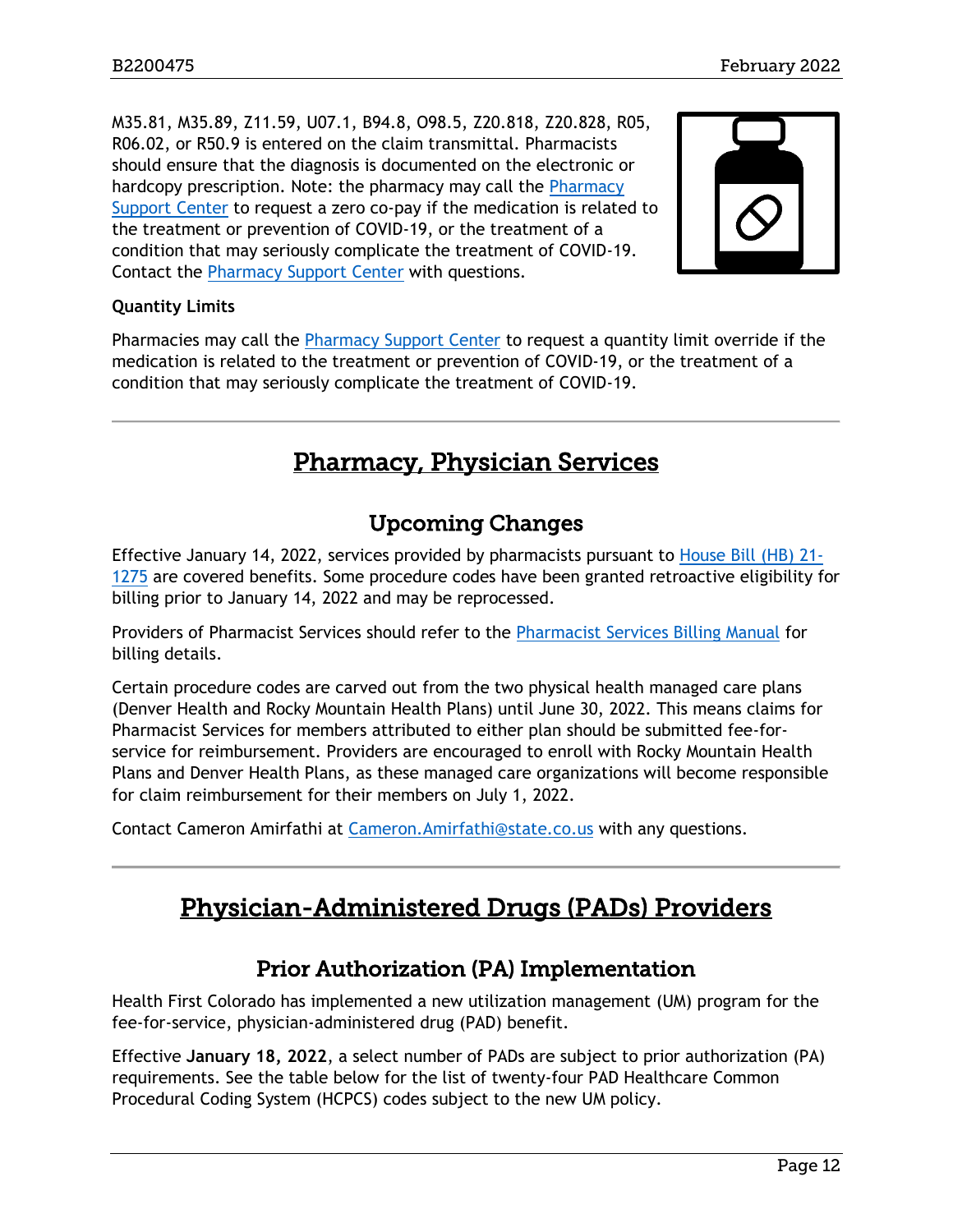Providers will need to submit a PA request to the UM vendor, Keystone Peer Review Organization (Kepro), for any member receiving any of the PADs listed in the table below. Providers must also ensure that an approved PA is on file prior to PAD administration. There must be an approved PA on file for each of the PADs requiring a PA that a member receives.

All PAD PA procedures and clinical criteria can be found on [Appendix Y: Physician](https://hcpf.colorado.gov/physician-administered-drugs)  [Administered Drug Medical Benefit Prior Authorization Procedures and Criteria.](https://hcpf.colorado.gov/physician-administered-drugs) Please note select exemptions from PA requirements (J2323 and J2350 as noted on Appendix Y) have already been placed and no additional information or PA submission is needed.

Providers will be required to follow all General Provider and PAD billing policies found in the [Physician-Administered Drug \(PAD\) Billing Manual](https://hcpf.colorado.gov/pad-manual) located on the [Billing Manuals web page.](https://hcpf.colorado.gov/billing-manuals)

PAs may be submitted and will be processed via the [Kepro PA portal.](https://portal.kepro.com/) Kepro has available previously recorded trainings and frequently asked questions accessible via [ColoradoPAR:](https://hcpf.colorado.gov/par)  [Health First Colorado Prior Authorization Request Program.](https://hcpf.colorado.gov/par)

Additional information and resources can be found on the [Physician-Administered Drugs web](https://hcpf.colorado.gov/physician-administered-drugs)  [page.](https://hcpf.colorado.gov/physician-administered-drugs)

| <b>Drug Class</b>                | <b>HCPCS</b> | <b>Drug Name</b> |
|----------------------------------|--------------|------------------|
|                                  | J0172        | Aduhelm          |
| Bone Resorption Inhibitor Agents | J0897        | Prolia           |
|                                  |              | Xgeva            |
|                                  | J0585        | <b>Botox</b>     |
| <b>Botulinum Toxin Agents</b>    | J0586        | Dysport          |
|                                  | J0587        | Myobloc          |
|                                  | J0588        | Xeomin           |
|                                  | J2786        | Cinqair          |
|                                  | J3380        | Entyvio          |
|                                  | J0517        | Fasenra          |
|                                  | J1459        | Privigen         |
| Immune Globulin Agents           | J1556        | <b>Bivigam</b>   |
|                                  | J1557        | Gammaplex        |
|                                  | J1561        | Gammaked         |

All other PAD questions can be directed to [HCPF\\_PAD@state.co.us.](mailto:HCPF_PAD@state.co.us)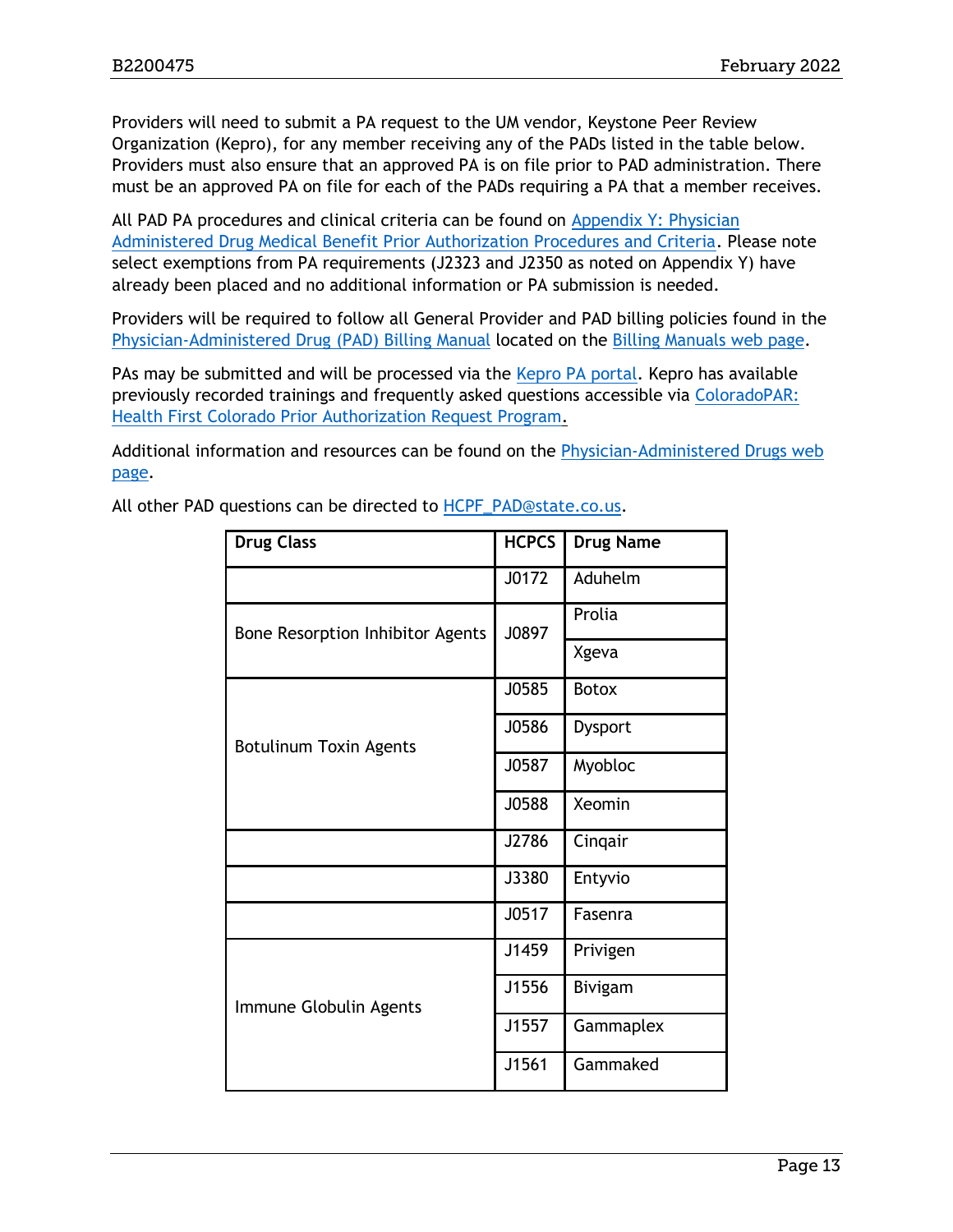| <b>Drug Class</b> | <b>HCPCS</b> | <b>Drug Name</b>        |
|-------------------|--------------|-------------------------|
|                   |              | Gamunex                 |
|                   |              | Gamunex-C               |
|                   | J1566        | Gammagard S/D           |
|                   | J1568        | Octagam 5%, 10%         |
|                   | J1569        | <b>Gammagard Liquid</b> |
|                   | J1572        | Flebogamma DIF          |
|                   | J1599        | Asceniv                 |
|                   |              | Panzyga                 |
|                   | J2182        | <b>Nucala</b>           |
|                   | J2350        | <b>Ocrevus</b>          |
|                   | J1745        | Remicade                |
|                   | J1300        | Soliris                 |
|                   | J2323        | Tysabri                 |
|                   | J2357        | Xolair                  |

# Physician Services

# Synagis® (Palivizumab) Vaccine Benefit UPDATE

<span id="page-13-1"></span><span id="page-13-0"></span>Synagis® is used to prevent serious lower respiratory tract disease caused by Respiratory Syncytial Virus (RSV) in pediatric members at high risk for RSV disease. Synagis® is administered by intramuscular injections, at 15mg per kg of body weight, once a month during expected periods of RSV frequency in the community. Requests for Synagis® that do not meet the American Academy of Pediatrics (AAP) indications will be denied. Members may appeal this decision and must follow the normal member appeal process.

#### **Time Spans**

Effective August 17, 2021, Health First Colorado began accepting Prior Authorization Requests (PARs) for Synagis® .

The 2021-2022 Synagis® season began August 17, 2021 and will conclude April 15, 2022. Due to the atypical RSV activity currently seen across Colorado, the Synagis® season began earlier than in years prior. A maximum of eight (8) doses will be approved. This is 3 additional doses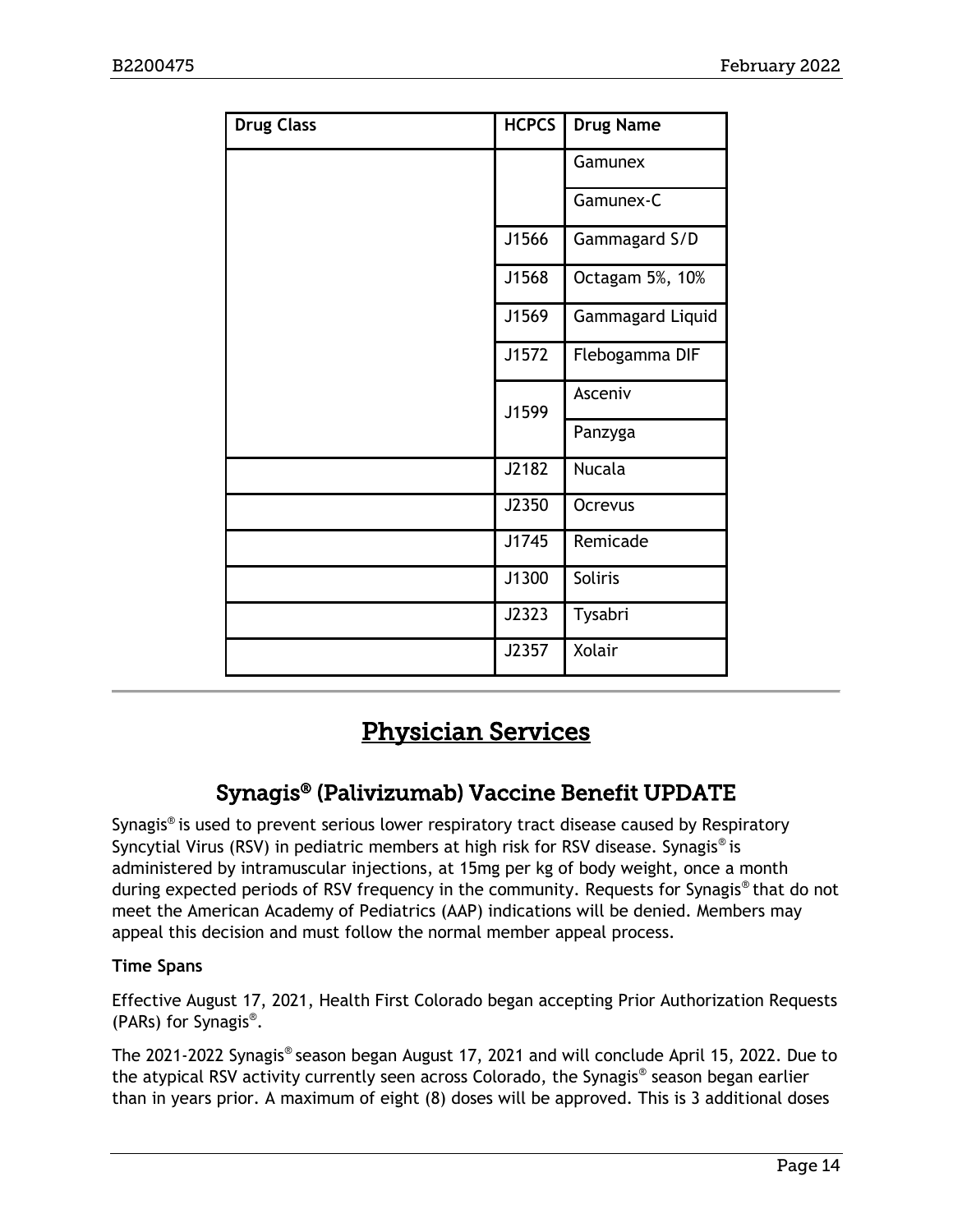over the usual five (5) permitted each season. The Department will continue to monitor RSV reporting and reassess Health First Colorado member needs based on CDC virology reporting and AAP guidance.

Area virology trend reporting is available on the [Centers for Disease Control and](http://www.cdc.gov/) [Prevention](http://www.cdc.gov/)  [\(CDC\) website.](http://www.cdc.gov/)

Providers should schedule the member's Synagis® doses accordingly.

#### **Dosage**

Due to the extended season, members may require additional doses. As a result, a member may receive a maximum of eight (8) doses, at a dosing interval of no fewer than 26 days between injections.

**Coverage and Reimbursement, Prior Authorization Requests (PAR), and Billing Instructions**  can be found in the Synagis<sup>®</sup> [Special Bulletin.](https://hcpf.colorado.gov/sites/hcpf/files/Bulletin_0821_B2100467.pdf)

#### **PARs Submitted to Kepro**



Providers who have already received an approved PAR from Kepro for the initial 5 doses and need to add additional doses up to 3 doses, to their approved PAR, may submit a modification to the existing PAR to Kepro via the online PAR portal, Atrezzo.

Providers with approved PARs for Pediatric Long Term Home Health (PLTHH) that includes nursing visits for the purpose of Synagis® administration may also submit a modification request of up to 3 additional visits to their PLTHH PAR for additionally approved doses.

Providers may also contact Kepro for additional assistance at:

**Kepro Customer Service:** 720-689-6340

**Kepro Provider Issue email:** [coproviderissue@kepro.com](mailto:coproviderissue@kepro.com)

For additional information about the ColoradoPAR program and Kepro please visit the [ColoradoPAR Program webpage](https://hcpf.colorado.gov/par). Email the Department's UM Team at [hcpf\\_UM@state.co.us](mailto:hcpf_UM@state.co.us) for questions about the PAR process, or for escalated concerns regarding Synagis® PARs submitted to Kepro.

Contact the benefits team at hcpf benefitsupport@state.co.us with Home Health policy questions.

Contact Christina Winship at Christina. Winship@state.co.us with Synagis® Policy Questions.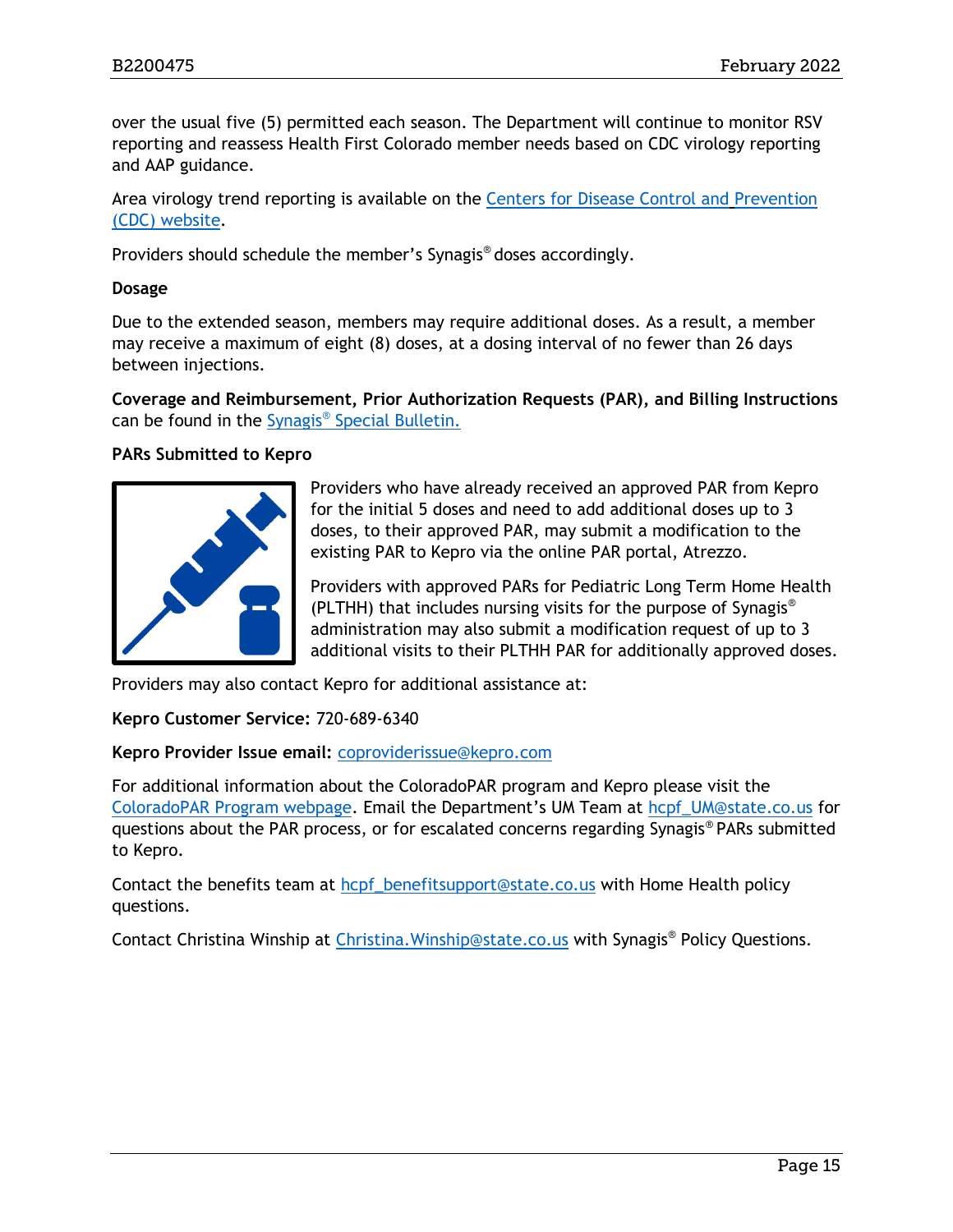# <span id="page-15-2"></span>Physician Services, Immunizations & Vaccines, All COVID-

# 19 Vaccine Providers

#### <span id="page-15-0"></span>COVID-19 Vaccine and Immunization Inventory Management Strategies for Healthcare Practices and Providers

The Centers for Disease Control and Prevention (CDC) has issued guidance around creating a culture of immunization in healthcare practices so providers and patients can vaccinate with confidence. Providers should follow clinical best practice for vaccination as well as best practices when managing inventory to maximize vaccination and minimize dose wastage.

Providers should not miss any opportunities to vaccinate every eligible person who presents at a vaccination site, even if it means puncturing a multidose vial to administer vaccine without having enough people available to receive each dose.

- Consider establishing and promoting standing vaccination days or half-days to increase likelihood of larger numbers of people presenting for vaccination on the same day.
- Vaccinate family members or friends who accompany patients to medical visits even if they are not established patients at the vaccinating practice.
- Continue outreach to employers or other community partners that have a large membership or network to arrange vaccination events.

As a contingency plan, vaccine providers should attempt to contact additional persons (e.g. from a waitlist or through personal contacts of persons being vaccinated) to use as many vaccine doses as possible. The more Americans who get vaccinated the fewer COVID-19 cases, hospitalizations, outbreaks and deaths that will occur.

The CDC remains committed to helping jurisdictions and sites manage inventory and creating additional strategies to minimize vaccine wastage, including increased use of walk-in clinics.

<span id="page-15-3"></span>Visit the CDC's [Immunization Strategies for Healthcare Practices and Providers web page](https://www.cdc.gov/vaccines/pubs/pinkbook/strat.html) for more information.

# Physician Services, Telemedicine Providers

#### <span id="page-15-1"></span>New/Modifications to the Place of Service (POS) Code for Telemedicine

Health First Colorado is aligning with Medicare and other payers for new and modified Place of Service (POS) codes for telemedicine. The POS code set provides the setting information necessary to pay claims correctly. The CMS POS Workgroup has revised the description of POS code 02 and created a new POS code 10 to meet the overall industry needs as follows:

#### **1. POS 02: Telemedicine Provided Other than in Patient's Home**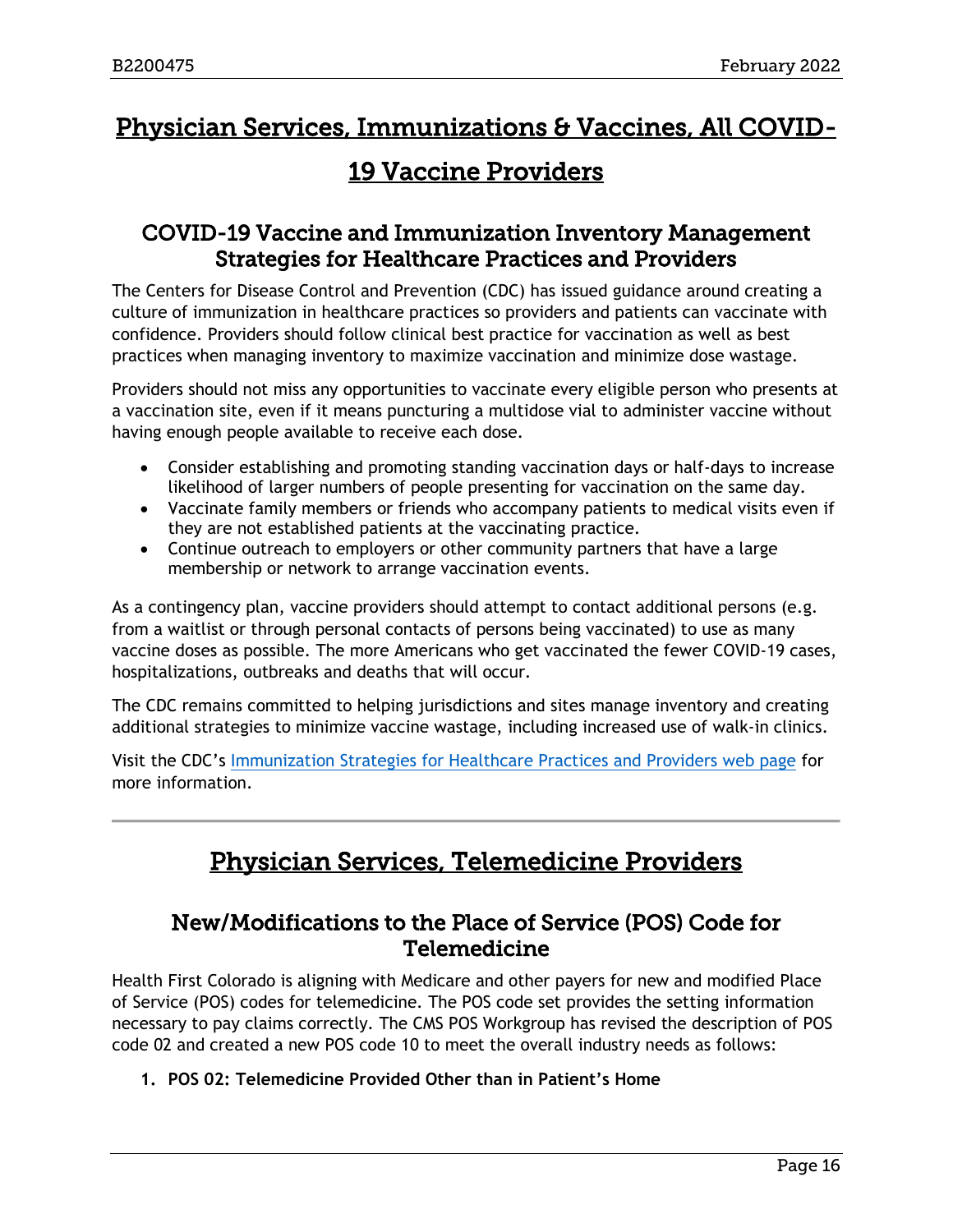**Descriptor:** The location where health services and health related services are provided or received, through telecommunication technology. Patient is not located in their home when receiving health services or health related services through telecommunication technology.

#### **2. POS 10: Telemedicine Provided in Patient's Home**

**Descriptor:** The location where health services and health related services are provided or received through telecommunication technology. Patient is located in their home (which is a location other than a hospital or other facility where the patient receives care in a private residence) when receiving health services or health related services through telecommunication technology.

<span id="page-16-1"></span>Contact Morgan Anderson at [Morgan.Anderson@state.co.us](mailto:Morgan.Anderson@state.co.us) with any questions.

# Provider Billing Training Sessions

#### <span id="page-16-0"></span>February and March 2022 Provider Billing Webinar-Only Training **Sessions**

Providers are invited to participate in training sessions for an overview of Health First Colorado billing instructions and procedures. The current and following months' workshop calendars are shown below.

#### **Who Should Attend?**

Staff who submit claims, are new to billing Health First Colorado services, or need a billing refresher course should consider attending one or more of the following provider training sessions.

The institutional claims (UB-04) and professional claims (CMS 1500) training sessions provide high-level overviews of claim submission, prior authorizations, navigating the Department's [website,](https://www.colorado.gov/hcpf/) using the [Provider Web Portal,](https://colorado-hcp-portal.xco.dcs-usps.com/hcp/provider/Home/tabid/135/Default.aspx) and more. For a preview of the training materials used in these sessions, refer to the Beginner Billing Training: Professional Claims (CMS 1500) and Beginner Billing Training: Institutional Claims (UB-04) available on the [Provider Training](https://www.colorado.gov/pacific/hcpf/provider-training)  [web page](https://www.colorado.gov/pacific/hcpf/provider-training) under the Billing Training – Resources drop-down section.

For more training materials on navigating the Provider Web Portal, refer to the Provider Web Portal Quick Guides available on the [Quick Guides web page.](https://www.colorado.gov/hcpf/interchange-resources)

**Note:** Trainings may end prior to 11:30 a.m. MT. Time has been allotted for questions at the end of each session.

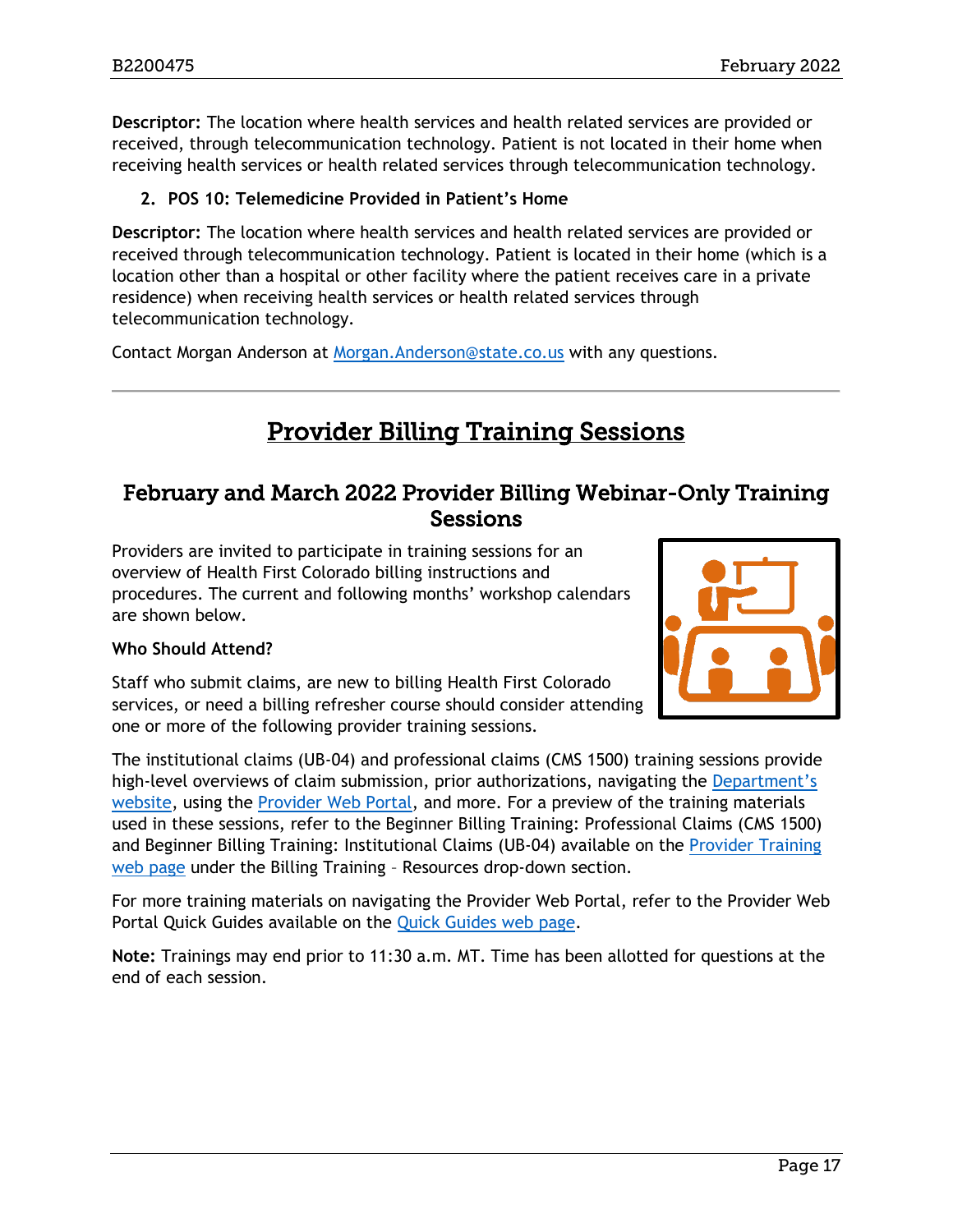#### **February 2022**

| Sunday          | Monday          | Tuesday         | Wednesday       | Thursday                                                                                                                                                               | Friday                  | Saturday        |
|-----------------|-----------------|-----------------|-----------------|------------------------------------------------------------------------------------------------------------------------------------------------------------------------|-------------------------|-----------------|
|                 |                 | $\mathbf{1}$    | $\overline{2}$  | $\overline{3}$                                                                                                                                                         | $\overline{\mathbf{4}}$ | $\overline{5}$  |
| $6\phantom{1}$  | $\overline{7}$  | $\overline{8}$  | $\overline{9}$  | 10<br><b>Beginner</b><br><b>Billing</b><br><b>Training:</b><br>Professional<br><b>Claims (CMS</b><br><b>1500)</b><br>$9:00 a.m. -$<br>11:30 a.m.<br>M <sub>T</sub>     | $\overline{11}$         | $\overline{12}$ |
| 13              | 14              | 15              | 16              | $\overline{17}$                                                                                                                                                        | 18                      | $\overline{19}$ |
| $\overline{20}$ | $\overline{21}$ | $\overline{22}$ | $\overline{23}$ | $\overline{24}$<br><b>Beginner</b><br><b>Billing</b><br>Training:<br>Institutional<br>Claims (UB-<br>$\underline{04}$<br>$9:00 a.m. -$<br>11:30 a.m.<br>M <sub>T</sub> | $\overline{25}$         | $\overline{26}$ |
| 27              | 28              |                 |                 |                                                                                                                                                                        |                         |                 |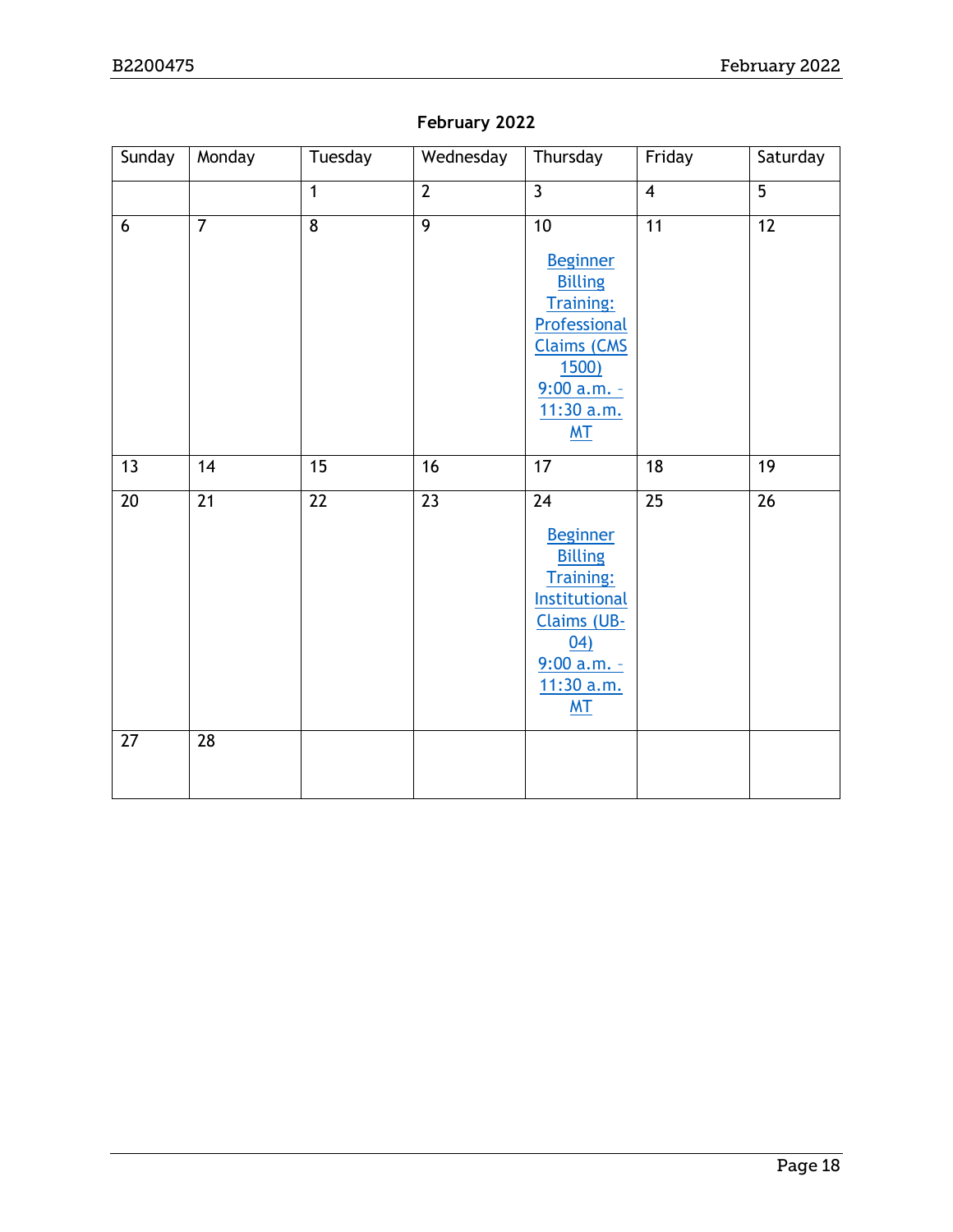#### **March 2022**

| Sunday          | Monday          | Tuesday         | Wednesday       | Thursday                                                                                                                                                          | Friday                  | Saturday        |
|-----------------|-----------------|-----------------|-----------------|-------------------------------------------------------------------------------------------------------------------------------------------------------------------|-------------------------|-----------------|
|                 |                 | $\mathbf{1}$    | $\overline{2}$  | $\overline{3}$                                                                                                                                                    | $\overline{\mathbf{4}}$ | $\overline{5}$  |
| 6               | $\overline{7}$  | $\overline{8}$  | $\overline{9}$  | 10<br><b>Beginner</b><br><b>Billing</b><br>Training:<br>Professional<br><b>Claims (CMS</b><br><b>1500)</b><br>9:00 a.m. -<br>11:30 a.m.<br>M <sub>T</sub>         | 11                      | $\overline{12}$ |
| 13              | 14              | $\overline{15}$ | $\overline{16}$ | 17                                                                                                                                                                | $\overline{18}$         | $\overline{19}$ |
| 20              | $\overline{21}$ | 22              | $\overline{23}$ | 24<br><b>Beginner</b><br><b>Billing</b><br><b>Training:</b><br><b>Institutional</b><br><b>Claims (UB-</b><br>04)<br>$9:00 a.m. -$<br>11:30 a.m.<br>M <sub>T</sub> | $\overline{25}$         | 26              |
| $\overline{27}$ | $\overline{28}$ | $\overline{29}$ | $\overline{30}$ | $\overline{31}$                                                                                                                                                   |                         |                 |